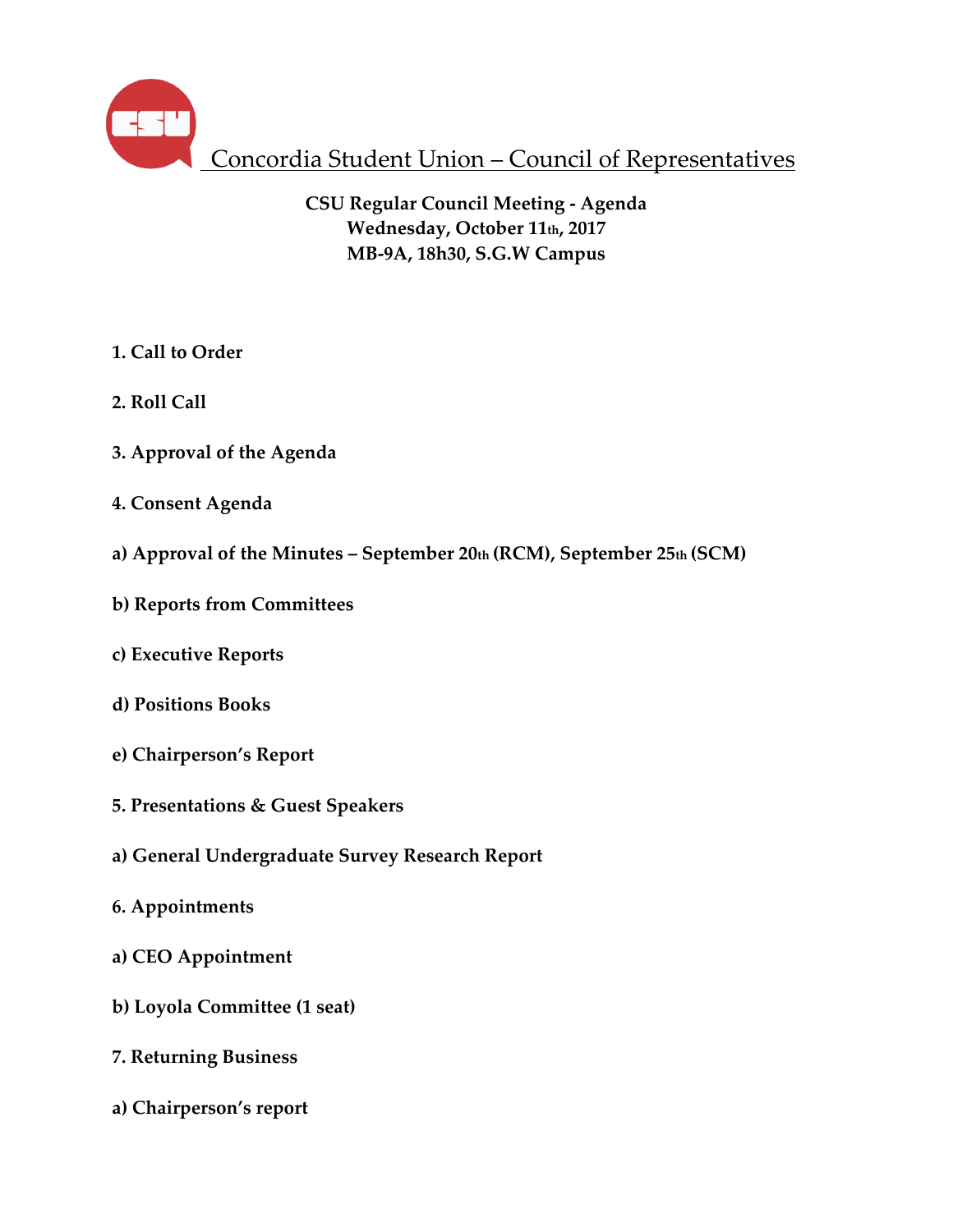- **b) External Committee Report**
- **c) CAF Report**
- **d) June 14th Minutes**
- **8. New Business – Informational**
- **9. New Business – Substantive**
- **a) ASEQ**
- **b) November Demonstration**
- **c) Consent Training**
- **d) Strategic Planning Cammie**
- **e) Council Retreat**
- **f) By-Elections**
- **10. Question Period & Business Arising**
- **11. Announcements**
- **12. Adjournment**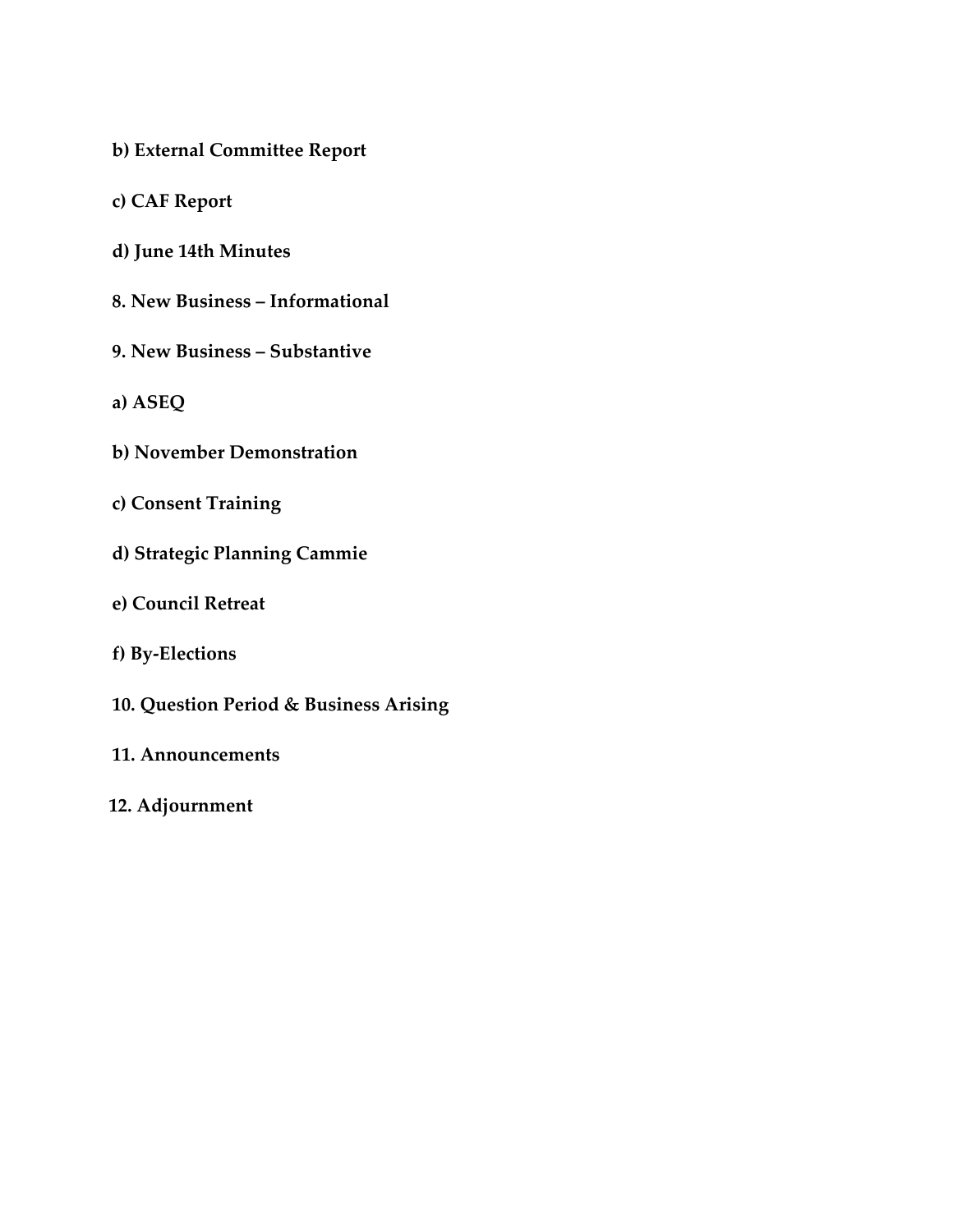## **1. CALL TO ORDER**

**Meeting Called to Order at 18h39.**

**Chair:** This meeting is called to order.

**We would like to acknowledge that Concordia university is on the traditional territory of the Kanien'keha:ka (Ga-niyen-gé-haa-ga), a place which has long served as a site of meeting and exchange amongst nations. The Concordia Student Union recognizes, and respects the Kanien'keha:ka (Ga-niyen-gé-haa-ga) as the traditional custodians of the lands and waters on which we meet today.**

#### 2. ROLL CALL

# **1. Roll Call**

Council Chairperson: *Caitlin Robinson* Council Minute Keeper: *Corinne Ouimet*

Executives present for the duration of the meeting were: *Omar Riaz (General Coordinator), Asma Mushtaq (Academic & Advocacy Coordinator), Veronika Rydzewski (Internal Affairs Coordinator), Maria Gabriela Polanco (Loyola Coordinator), Leyla Sutherland (Student Life Coordinator), and Devon Ellis-Darity (Sustainability Coordinator).* 

#### Executives absent for the duration of the meeting were:

*Asma Mushtaq (Academic & Advocacy Coordinator), Soulaymane El Alaoui (Finance Coordinator),*

Councillors present for the duration of the meeting were: *Rim Hamila (Engineering and Computer Science), Khadidja Komah (Engineering and Computer Science), Sally Younis (Engineering and Computer Science), Peter Zhuang (Fine Arts), Eamon Toohey (Arts and Science), Camille Thompson-Marchand (Arts and Science), Alienor Lougerstay (Engineering and Computer Science), Julia Sutera Sardo: Sutera Sardo (Arts and Science), Dylan Applebaum (John Molson School of Business) Jeremy Laxer (Arts and Science), Patrick Megallanes (Arts and Science), Rowan Gaudet (Arts and Science). Ali Sherra (Arts and Science), Aouatif Zebiri (Arts and Science), Tabea Vischer (Arts and Science) Ahmed Badr: Jemma (Engineering and Computer Science), Rory Blaisdell (John Molson School of Business), Charlotte Genest (Arts and Science).*

Councillors absent for the duration of the meeting were:

*Mikaela Clark-Gardner (Arts and Science)*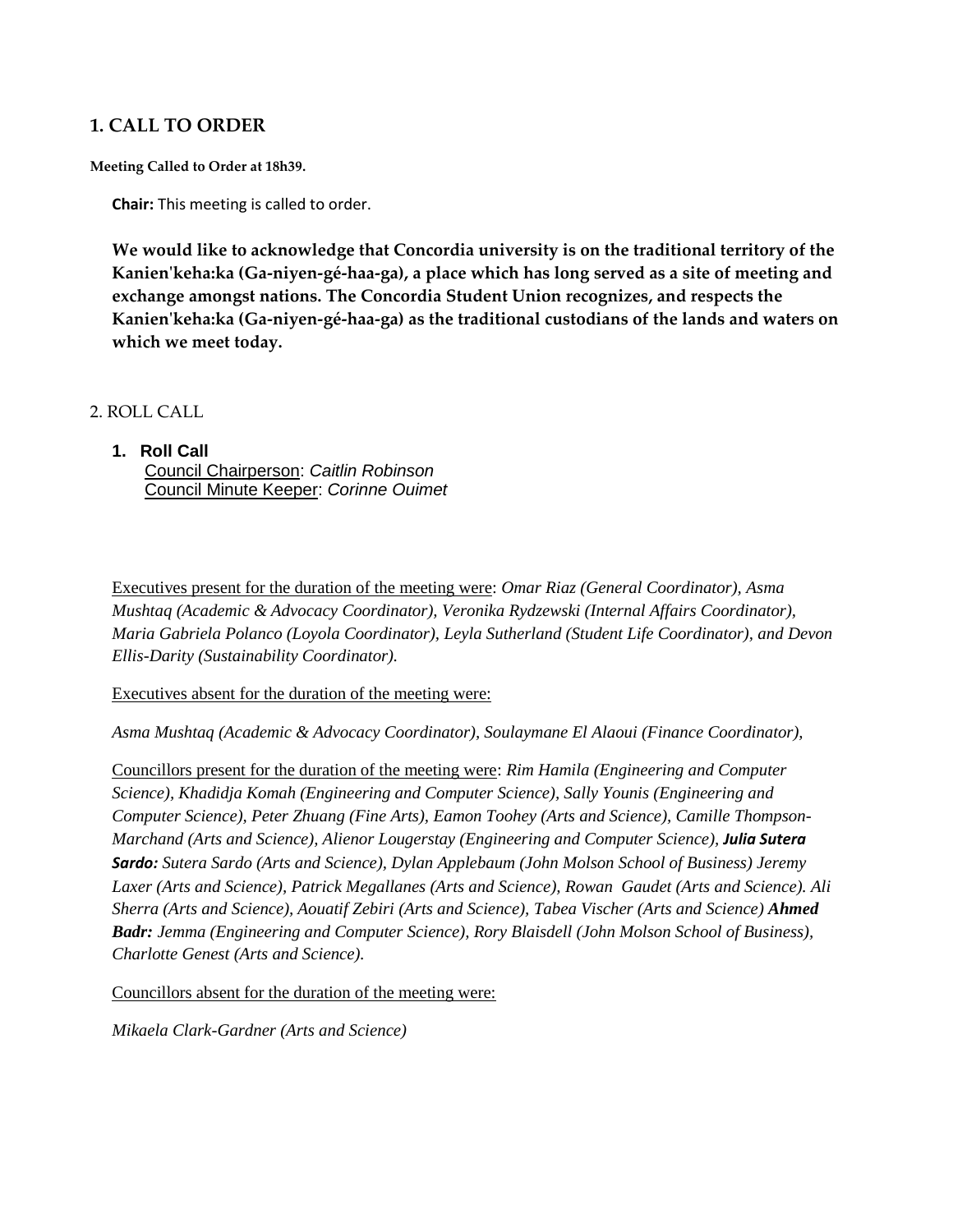*Julia Sutera Sardo: motions to excuse the three absent members.* 

*The motion is seconded by Omar Riaz.*

**VOTE** In Favor: 12 Opposed: 0 Abstentions: 0

*The motion to excuse those absent carries.* 

# **3. Approval of the Agenda**

*Rory Blaisdell adds "Clubs Committee" to the Appointments Agenda.*

*Julia Sutera Sardo adds a point of information called "Food".*

*Rowan Gaudet motions to pull both the Loyola and the External Mobilization Coordinator's reports, and put them under separate points under Business Substantive for approval.* 

#### **VOTE**

In Favor: 13 Opposed: 0 Abstentions: 1 *The motion carries.*

*Rowan Gaudet adds a new point under new Business Substantive called Executive report, Informational.*

**Chair:** We can move straight into presentations and guest speakers and give the floor to Marcus to give the General Undergraduate Survey Research Report.

## **5. Presentations & Guest Speakers**

**Marcus:** Hello. There are 13 slides to this report and it's open to questions at the end. That being said, this is a table of contents for the presentation, the survey, recommendations for future surveys, the web app and the results. The results are separated into four categories. They're exhaustive document, so I'll explain them.

The survey was launched for one month, with a survey question sent out each Tuesday, which was decided as the optimal time. There were approximately 1500 responses for each, and the cleaning of the data took longer than expected. It was planned to end in April and was designed for long-term study. The point of this presentation is to give you a clear idea of the results of the responses of the undergraduates.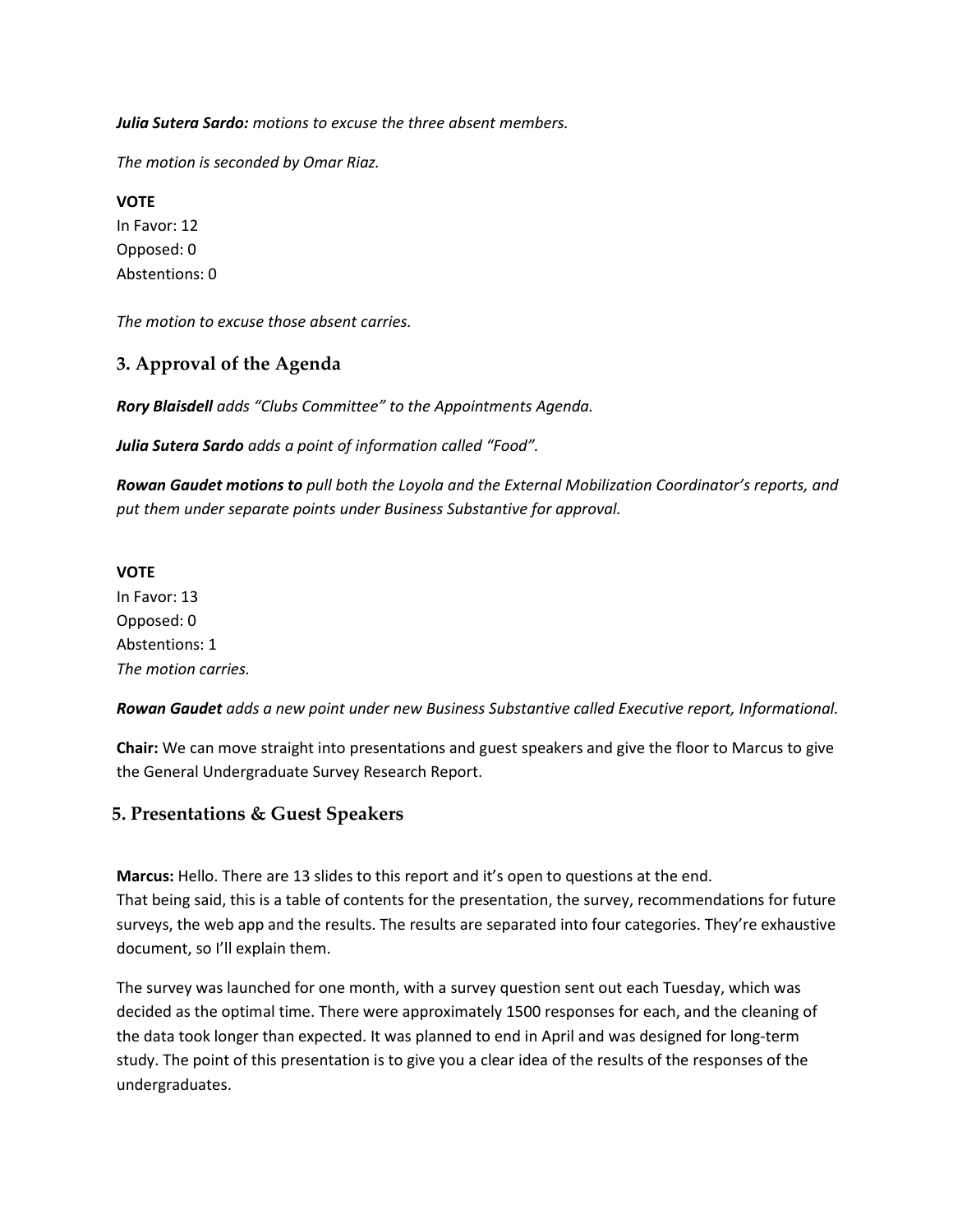I've heard anecdotally that Concordia has one of the biggest Muslim populations of any University so I regret that religion is not part of the survey. Also there's economic background, and the data wasn't weighted which can affect some of the results, such as information about gender. The information is available on the Concordia website under 'fast facts'. The web app was made by a contract programmer using the language "AR", all the limits to the data are included in the report and it is only as true as the methodology included in the report. We'll take a look at that, it's on the CSU site right now under Projects, if you go to Survey.

It shows all of the descriptive analysis inferential mapping and data so you can change the output formulas. If ever you need to reference the demographics at Concordia you can see that it's all within an accessible format. You can also run inferential statistics including Anova. The point is that if you want to test the effectiveness of programs launched by the CSU included in future surveys you can use this application to do so. For example if we go to debt, and select 'potato use', we can find a positive linear relationship between Potato use and debt. This means that students with debt are more likely to attend the People's Potato than not. This might seem obvious, but it shows the utility of the application regarding demographics. There is currently no mapping plugin to put the actual demographics over the map, so a lot of geography and social science projects will have a map as a function. But it could be added at the discretion of anyone who would want it. There aren't as many points as expected; it only aggregates the first three postal code digits of the respondents to respect their privacy. That data is not fully anonymous, but the publically available dataset is. Upon request anyone can ask for access with a valid reason, which can be downloaded. The whole point was to make the student body information accessible.

The results of the General Undergraduate Survey: Paying international tuition is related with a 5.6 % decrease in grades. It shows that it hurts grades, and it demonstrates the relation between the factors. It also eliminates counterarguments that assign cause to other factors. It is similar with student loans, the way you can interpret these statistics as an argument for free education. If you are working 20 hours a week it is associated with a 20% decrease in grades if you study full-time. You can see the rest of the results here; scholarships and trust funds are associated with an increase in grades.

It paints a picture of financial security contributing to higher grade outcomes. A section of the survey was devoted to issues of harassment and discrimination, unfortunately because the analysis took a long time and our time was limited, we didn't get a chance to run the whole test. What we have is a breakdown of the frequency of the events, and we have discrimination based on gender, orientation, ableism, and racism. These are the findings of the survey, there are however some methodological issues with this survey due to the phrasing of the questions and that they are not weighted.

But it could be gone over and improved. We also noted earlier that debt of over 1000\$ raises the likelihood of using the people's potato, as does being vegan or vegetarian. This is using both the Loyola free lunch program as well as the people's potato and assessing them based on income and debt. It's kind of heartening because we can interpret the results as showing that the programs are of special benefit to those who get involved in extracurricular activities and promotes healthier diets. That's one way of looking at the survey there's a visual representation here as well for Potato use and debt. This is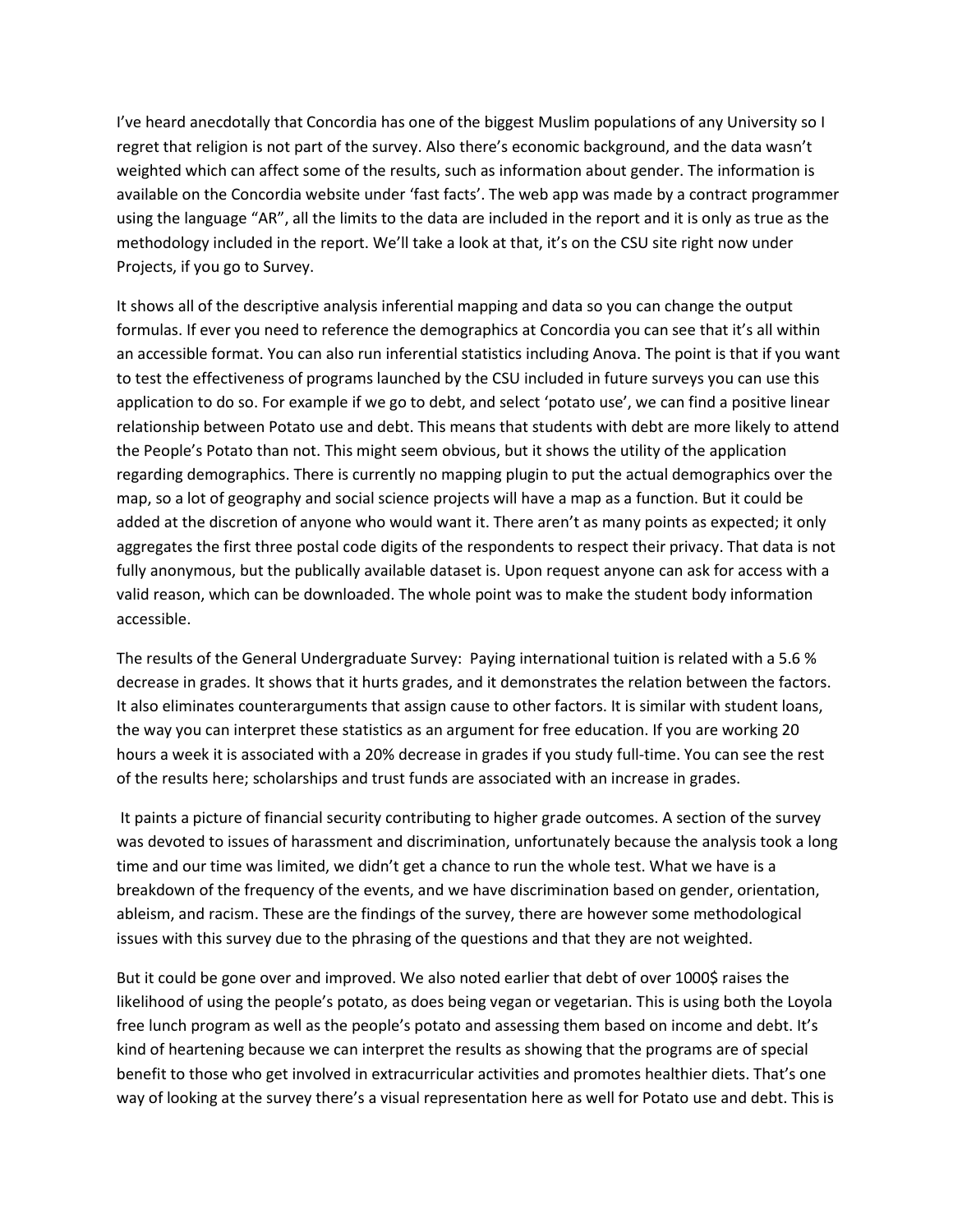a difference of means test, the likelihood is based on debt, the confidence intervals stretches to 80% with the blue line value being a 95%. There's other metrics we could use of course, and I've listed a couple for the free lunch programs. At the People's Potato, an average of 265 people were served daily. The cost per person per day is only seventy three cents. If we were to assess the efficiency per person we can conclude they are extremely efficient.

When it comes to ENCS students, they rate their professors lower than students from any other faculty. Arts and Science students rate professor's attempts to connect them with employers lower than anyone else, and Fine Arts students disfavor their employability. Arts and Science students find themselves employable, and JMSB find their professors ineffective at communicating concepts. But this is entirely based on student perceptions, and it's interesting that the CSU is effective at filling the gaps of some of these educational needs. These are the overall results.

**Rory Blaisdell:** It was a comment about the discrimination by gender, ableism, you had four of them and I didn't find them here in the report.

**Marcus:** Gender, Ability, Sexual Orientation and Race.

**Rory Blaisdell:** And the question was which campus spaces it was overwhelmingly in classrooms and departmental spaces, it's a comment for us, it's a big takeaway for us. The bulk of the discrimination occurs in classrooms it seems. It's my observation.

**Marcus:** It's an interesting finding. When it comes to interpreting those results because of the methodological issues you have to take the findings with a grain of salt, but the findings are part of the Gender Advocacy's mapping research project.

**Rory Blaisdell:** Did you send the data to the ECSD?

**Marcus:** I hope the summary report will be uploaded to the access panel of the CSU so it will be available.

**Rory Blaisdell:** It's a shame that the Academic Advocacy coordinator isn't here today , this is something that I've experienced as a student registered with that office, and I have to go through it with every professor there. To hear that other students reported it in this Survey and nothing's being done about it. I feel that this sort of reinforces that we should be advocating to these offices that they need to be making changes within their faculty spheres. More of a comment than a question.

**Marcus:** I agree, it is regret that we did not have the resources to conduct an analysis on that side. I have seen a lot of anecdotal accounts online on social media about racism in these faculties. It would be an interesting test to do, it's at the discretion of everyone in the room. There is the positions book to form actions on.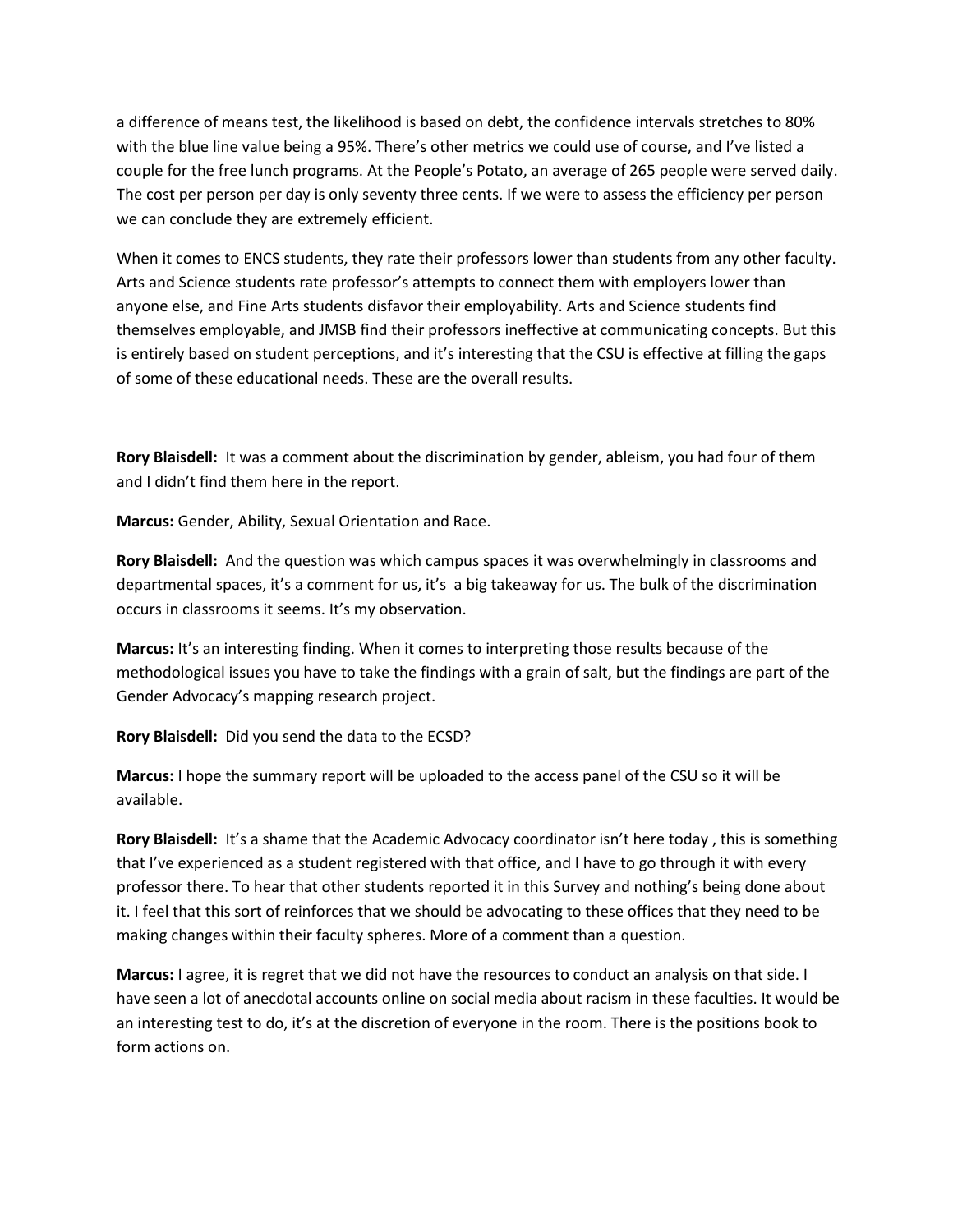**Chair:** Any more questions or comments for Marcus? Thank you very much for coming. The slide show is available if anyone is interested. Thank you very much Marcus. With that we can move on to point six.

# **6. CEO Appointment**

*Veronika Rydzewski motions to go into closed session.*

*Julia Sutera Sardo seconds the motion.*

**VOTE** In Favor: 11 Opposed: 0 Abstentions: 4 *The motion to enter closed session carries.* 

*ENTERED CLOSED SESSION AT 19H03*

*Rowan Gaudet motions to bring the meeting back into open session.*

*Julia Sutera Sardo seconds the motion.*

**VOTE** In Favor: 13 Opposed: 0 Abstentions: 2 *RETURNED TO OPEN SESSION AT 19h38*

## **6.B) Loyola Committee**

**Gabriela Polanco:** We still have a spot open in our wonderful committee comprised of Charlotte, Peter and Rowan. I would mention that the whole point of the Loyola Committee is to bring life into Loyola. People feel that Loyola is stigmatized, that it's a whole other country. I encourage you to consider joining the committee. It would be worth it.

**Chair:** If anyone would like to sit on the Loyola committee, and there are by elections coming up.

**Aouatif Zebiri:** Point of information, to Gabby, is the committee able to run as-is?

**Gabriela Polanco:** Yes. We've been working as-is.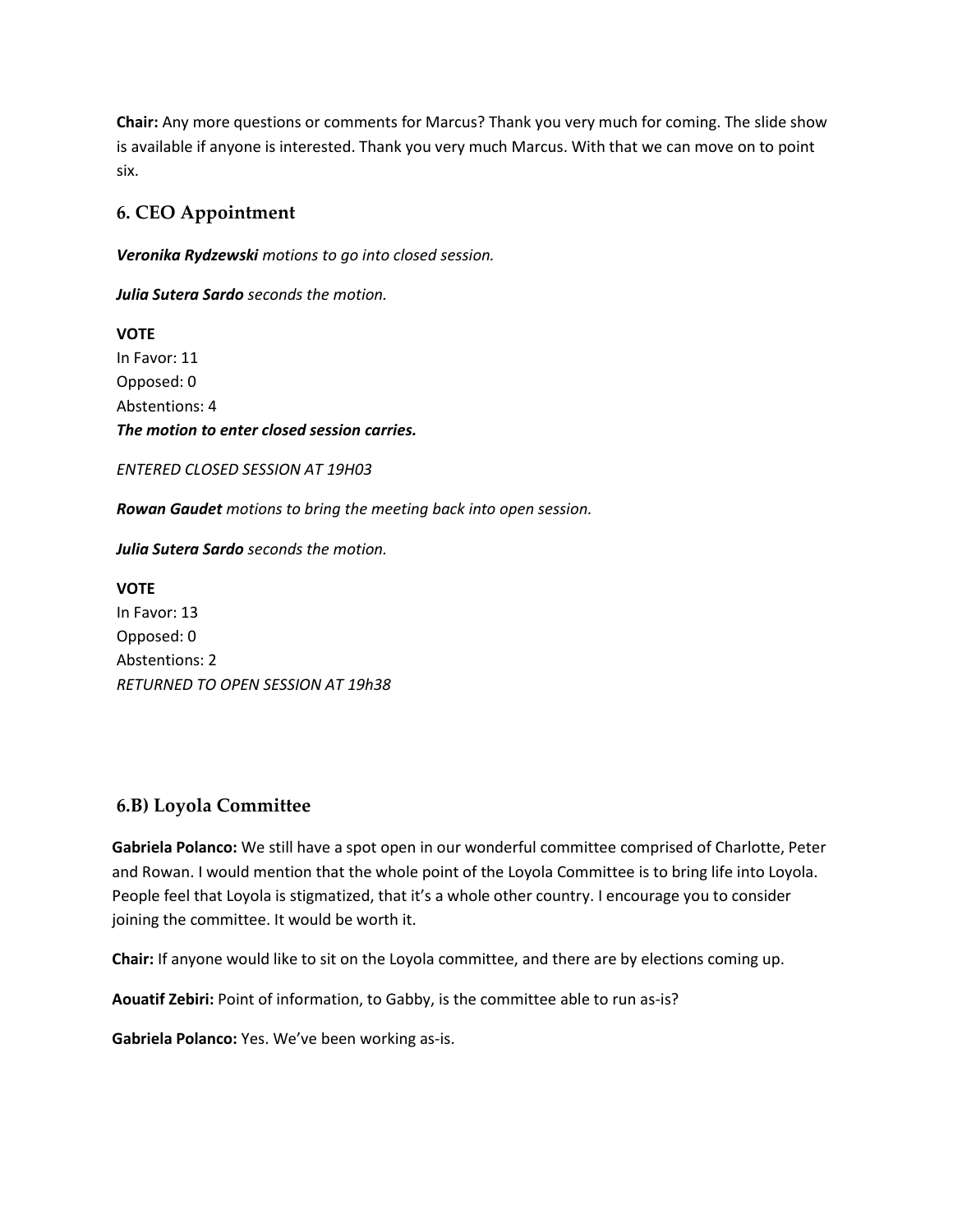**Chair:** If there are no nominations this will come back next meeting. If not we can move on to clubs and space committee, there was a last minute resignation from Rory that will come up in my Chairperson's report. I will give the floor to Veronika.

**Veronika Rydzewski:** We need someone as soon as possible as we haven't been able to reach quorum yet, Meetings will be every two weeks for October-November

**Chair:** Anyone want to nominate themselves?

*Peter Zhuang motions to appoint themselves to Loyola Committee.* 

#### *Aouatif Zebiri seconds the motion.*

**Peter Zhuang**: Motivation: I have been working with clubs already so I know the ways of dealing and communicating with them.

**VOTE** In Favor: 10 Opposed: 0 Abstentions: 3 *The motion to appoint Peter carries.* 

### **7. Returning Business**

## **A) Chairperson's Report**

*Rowan Gaudet motions to approve the Chairperson's report.*

*Julia Sutera Sardo seconds the motion.*

**Chair:** There was an issue with my report, there was a councillor deemed resigned then un-resigned.

**Ali Sherra:** I wanted to apply to a CSU staff position so someone told me I had to resign to apply, so I resigned, but this was not the case. That was the reason why.

**Chair:** That's noted, the report will be accepted as it is and it will be in the minutes that an amendment was made and the situation was discussed.

**Julia Sutera Sardo:** Did you speak to the IT people?

**Chair:** I expected to be here earlier but I'm going to contact them.

**VOTE** In Favor: 15 Opposed: 0 Abstentions: 1 *The motion carries.*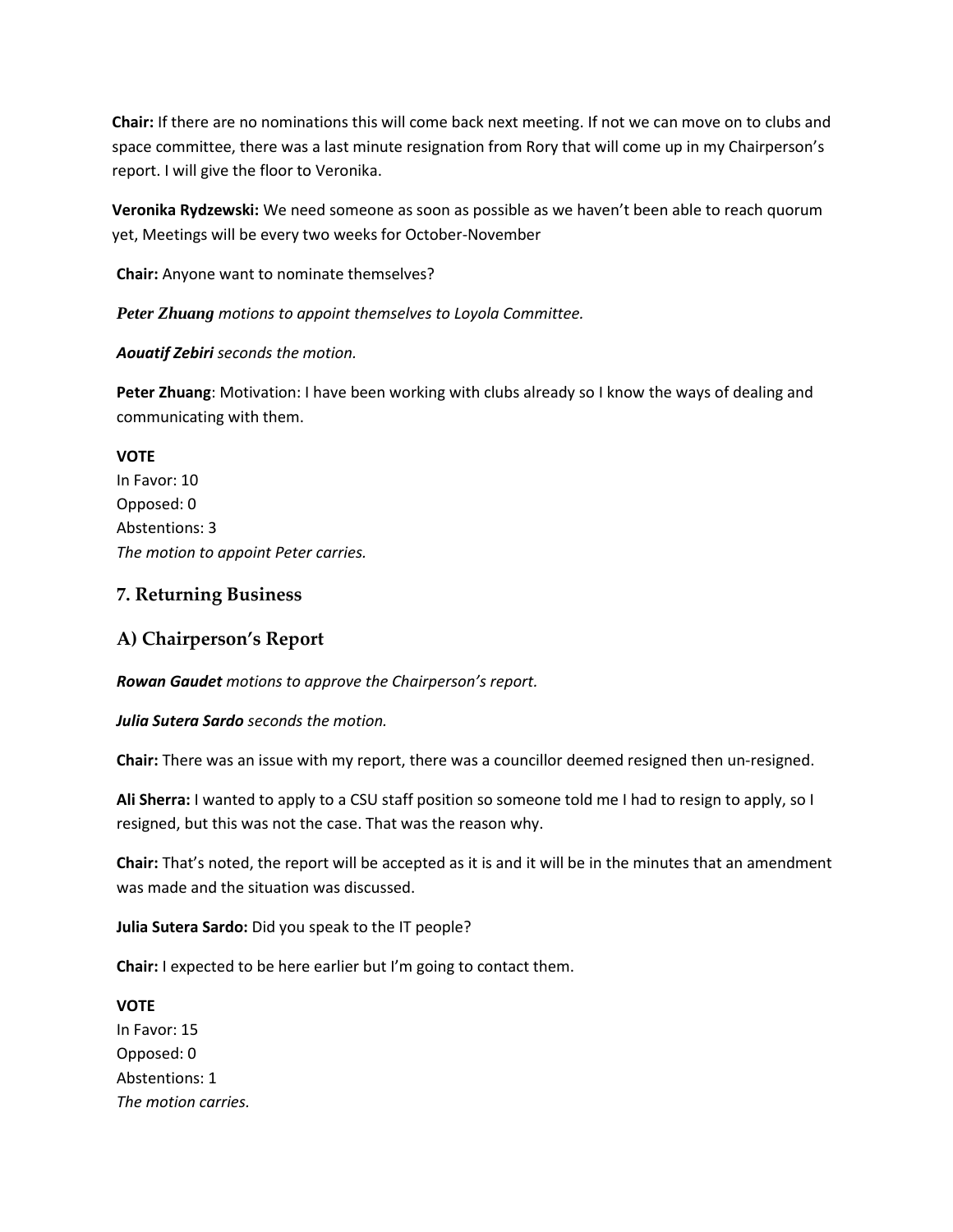## **7. B) External Committee Report**

*Rory Blaisdell moves to approve the report.*

*Julia Sutera Sardo seconds the motion.* 

**Rory Blaisdell:** Just for the Hoodstock event, I'm wondering why it wasn't sent to BIPOC.

**Ahmed Badr:** For Hoodstock it was a practice from previous years that the external committee review it. But this year we have the Community Action Plan, and I made the decision that it might be a better fit for the new committee. It was a recommendation from me. Why not BIPOC? I hadn't had a chance.

**Aouatif Zebiri:** I think at the time this was discussed but the Policy Committee was still working on BIPOC. So CAF was more prepared for it.

**Rowan Gaudet:** I missed the question but I might be out of line, but to jump off the comment I know one of the concerns when BIPOC was created they didn't want it to become a catch-all for everything related to BIPOC.

#### **VOTE**

In Favor: 13 Opposed: 0 Abstentions: 2 *The motion carries.*

# **7. C) CAF Report**

*Rory Blaisdell motions to approve the CAF report.*

*Julia Sutera Sardo seconds the motion.*

**Chair:** Any discussion to be had on approving the CAF report?

**Chair:** All in favor?

#### **VOTE**

In Favor: 11 Opposed: 0 Abstentions: 4 *The motion carries.*

## **7. D) June 14th Minutes**

*Rory Blaisdell moves to approve the minutes.*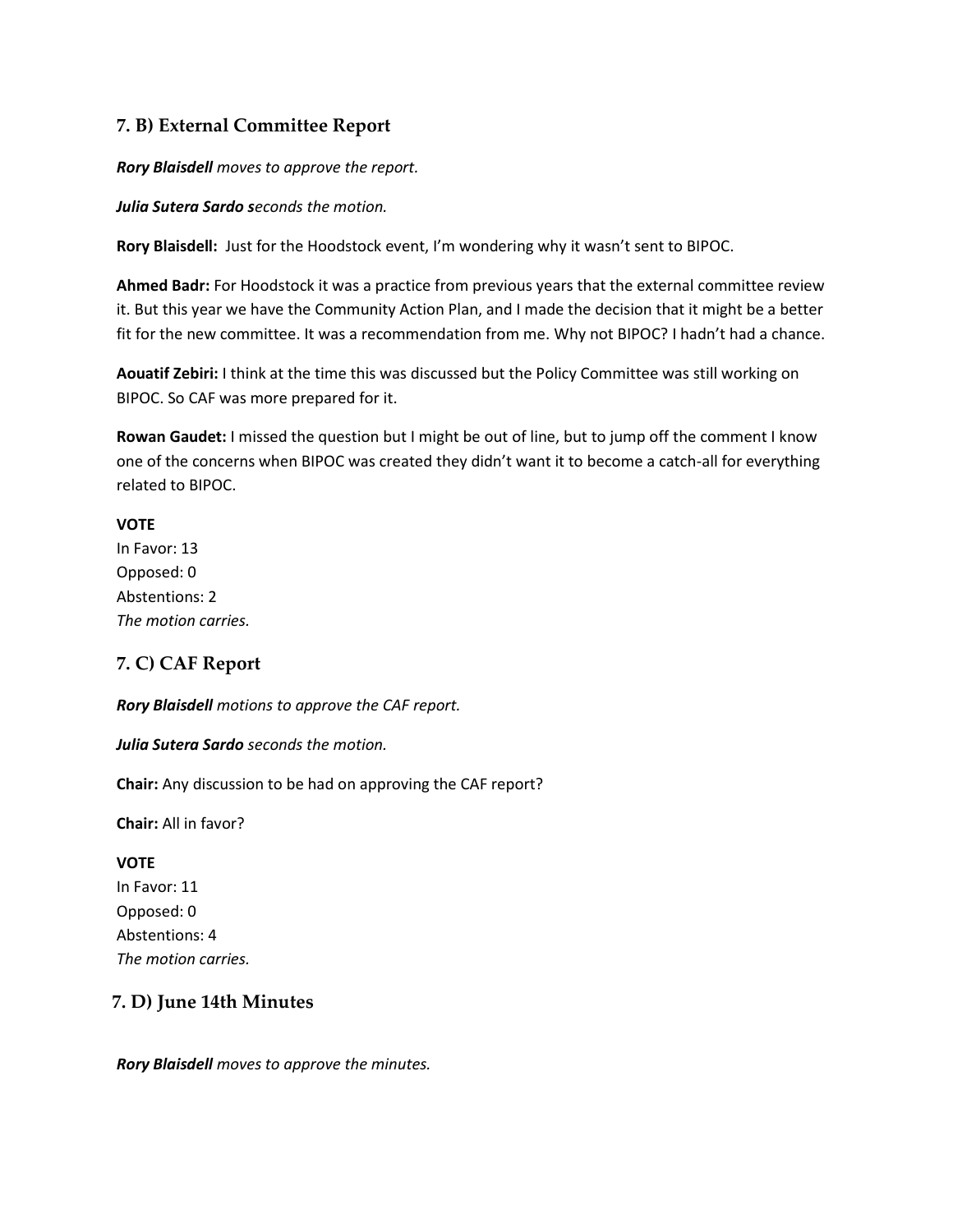**Rory Blaisdell:** A lot of the minutes attempt to record all the minutes, I'd like to bring up some edits later on.

**Julia Sutera Sardo:** Maybe look at the formats for the minutes last year.

**VOTE** In Favor: 12 Opposed: 0 Abstentions: 3 *The motion carries.*

# **8. New Business – Informational**

**Julia Sutera Sardo:** Food: I was wondering if we can have a diversity of food at council. It can get pretty unhealthy to keep having pizza. Sometimes we have falafel but to help promote health we can change the food sometimes.

**Leyla Sutherland:** This came up today in an executive meeting planning for council, and we have no ideas but if anyone has any suggestions feel free to message us.

**Ali Sherra:** I rescind.

**Chair:** If you have any ideas for food you can direct them to Leyla.

## **8. C) Executive Reports**

**Rowan Gaudet:** I wanted to address them in a general matter. I found multiple reports to be lacking, not much. This is how we as councillors get our information and ask questions. Reports lacking in substantive information will need to be resubmitted, as a comment moving forward.

**Aouatif Zebiri:** I want to say I want to agree with Rowan, I read the reports and I understand some of what's being said but some of the councillors here aren't able to be as involved with CSU. Sometimes a brief summary isn't enough; they need a better idea of what you've been doing.

#### *Recess Called at 20h05.*

*Recess Ended at 20h17.*

*Ali Sherra motions to Robert's Rules, to ratify two excusals by consent.* 

*Julia Sutera Sardo seconds the motion.*

**VOTE**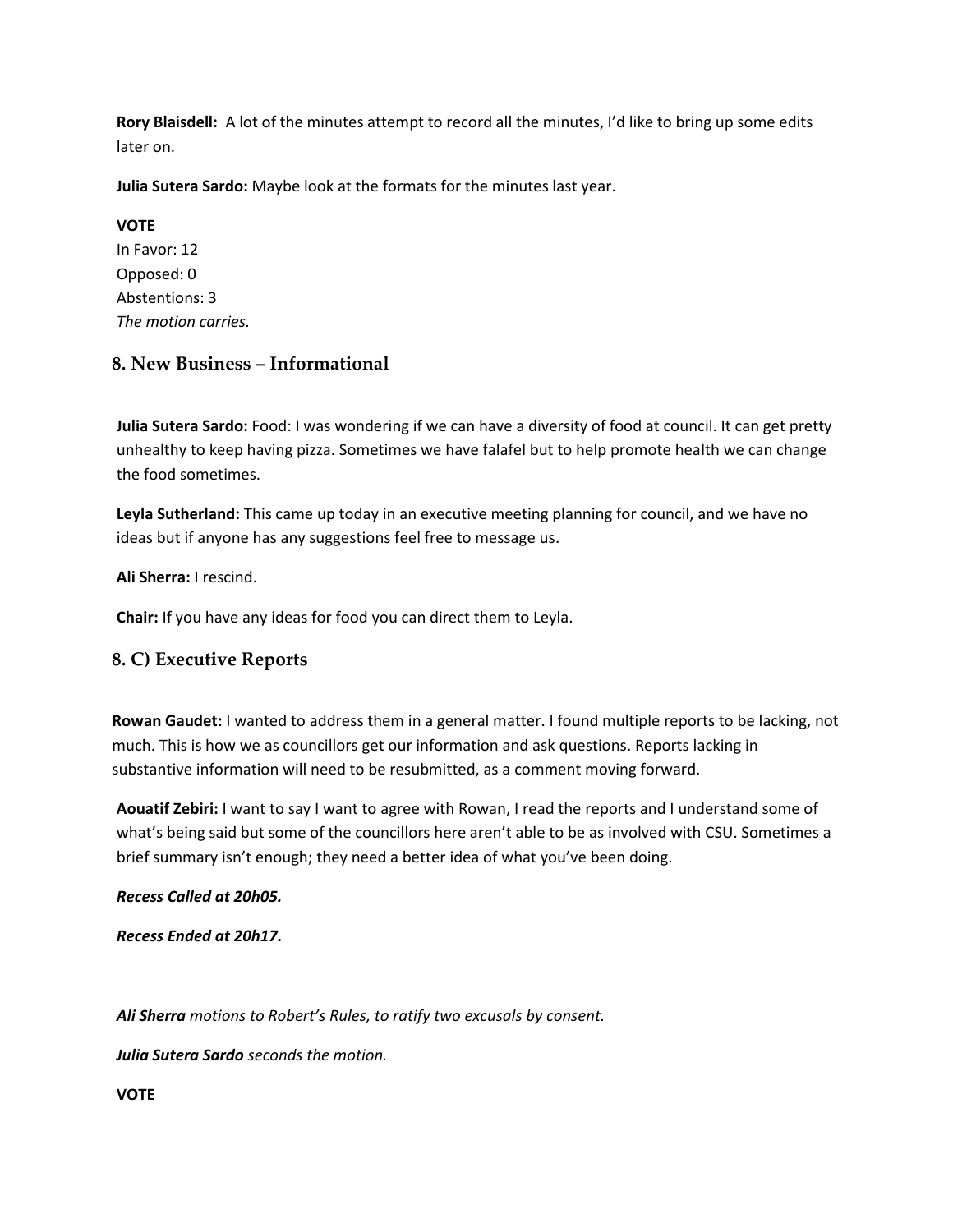In Favor: 10 Opposed: 0 Abstentions: 2 *Robert's Rules have been suspended.* 

**Ali Sherra:** I want to add the First Voices motion in New Business Substantive.

**Chair:** To clarify, when the agenda goes out on Friday at 5pm it cannot be modified after that. On point 3, Approval of the Agenda, it has to be amended and it will be added. We'd need a motion to go back into Robert's rules and approve the amendments to the agenda.

*Omar Riaz motions to renew Robert's Rules.*

*Aouatif Zebiri seconds the motion.* 

**VOTE** In Favor: 9 Opposed: 0 Abstentions: 0 *Robert's Rules have been renewed.*

**9. New Business – Substantive 9. A) ASEQ**

**Omar Riaz** moves to table the ASEQ motion due to Asma's absence.

**Aouatif Zebiri** seconds the motion.

**Omar Riaz:** Soule isn't here today and it's not time-sensitive so it can wait.

**VOTE** In Favor: 9 Opposed: 0 Abstentions: 1 *The motion is tabled.*

## **9. B) November Demonstration**

#### **Eamon Toohey**:

WHEREAS the motion has recently been passed to "oppose the rise of fascism and its current manifestation as the alt-right both locally and internationally and… [to] support local groups which carry a similar mandate;"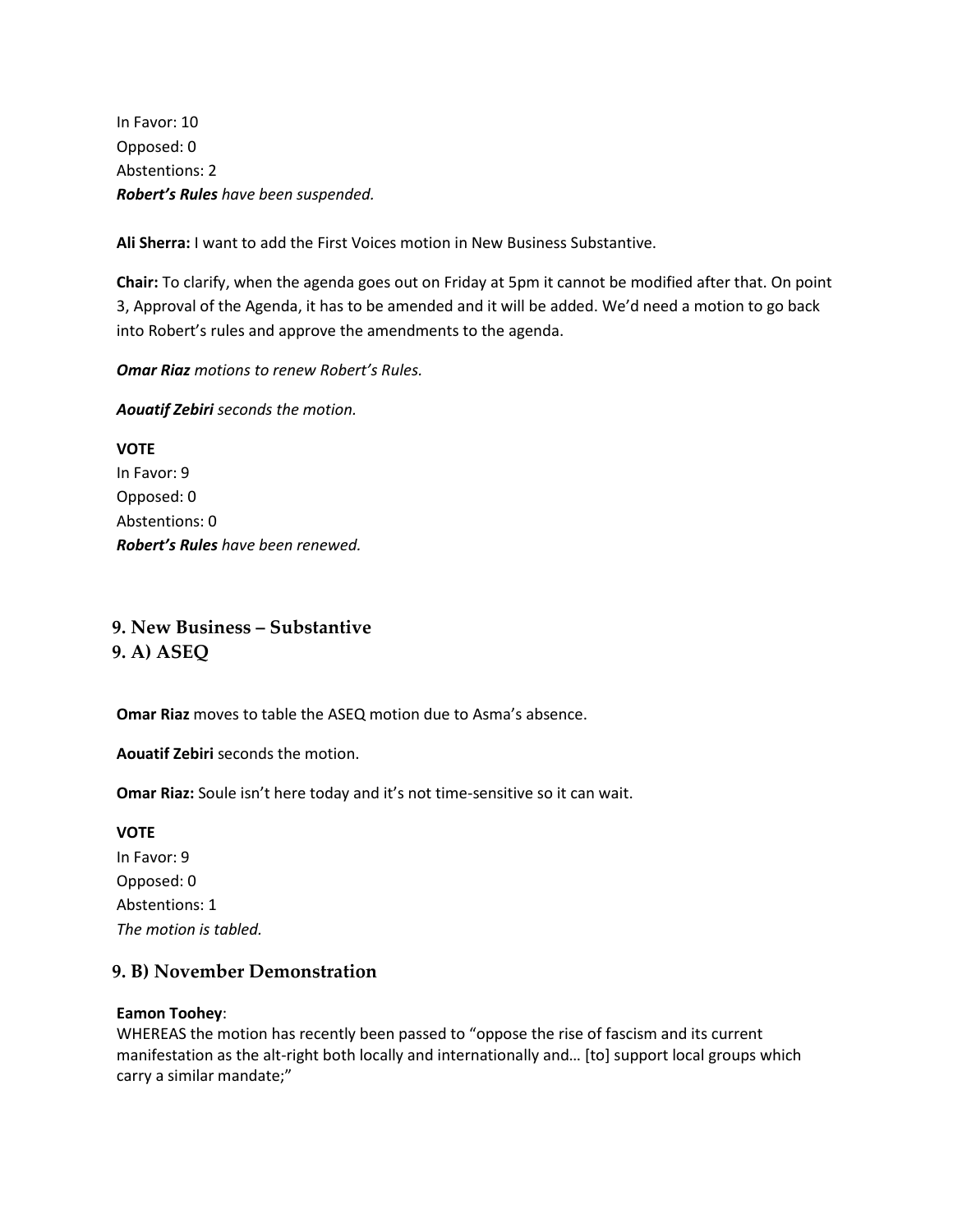WHEREAS the CSU recognizes the reality of "different barriers based upon class, ability, race, gender expression, religion, ethnicity, etc." (Positions Book 12.1) BE IT RESOLVED that the CSU formally endorse the "CALL FOR A LARGE DEMONSTRATION ON NOVEMBER 12TH AGAINST HATE AND RACISM."

*Rowan Gaudet seconds the motion.* 

**Eamon Toohey:** It is supposed to be a proactive demonstration as opposed to a reaction against these racist hate groups.

Given that we recently passed the anti-fascist motion and it was added to the position book,

and Given that we have an existing clause in our positions book regarding intersectional feminism explicitly,

This demonstration is calling for endorsements from community and student groups, and they already have something to the tune of 15 endorsements. It is perfectly within our mandate to move ahead as far as that's concern.

**Camille Thompson-Marchand:** I would like to build on what Eamon has said. If you look at the positions book it's kind of amazing to see that there is no position on racism but we do have on micro injustices, and on this point.

**Eamon Toohey:** This isn't out of bounds with stuff we've done before, we've given space to workshops for people to better resist the rise of the alt-right and fascism, this is perfectly in line with what we've done before and there's a precedent for it.

**Ahmed Badr:** Are we taking into consideration the safety of people who want to protest? Normally there are confrontations. If we endorse this protest we need to ensure that safety is taken into account.

**Rowan Gaudet:** I think we shouldn't endorse a protest calling for violence, but this is a family-friendly event. It's in line with things we've done, and quite often most times when protests become violent it is often a reaction by the police so it's not something we exactly had to worry about.

**Camille Thompson-Marchand:** Mostly because it is not a counter-demonstration, mostly what I've heard is that mostly during counter-protests you'll find clashing. But this is proactive against hate and racism but not a group of people, physically speaking.

**Julia Sutera Sardo:** I agree I think that if all the people who are listed as signatories are approving of this event are, it's because they think it's worthwhile and the violence that can ensue isn't important because the police would act only if there's a life-threatening issue, the protest is against hate and racism. I think Ahmed might want us provide the route to the police ahead of time to make sure all is well.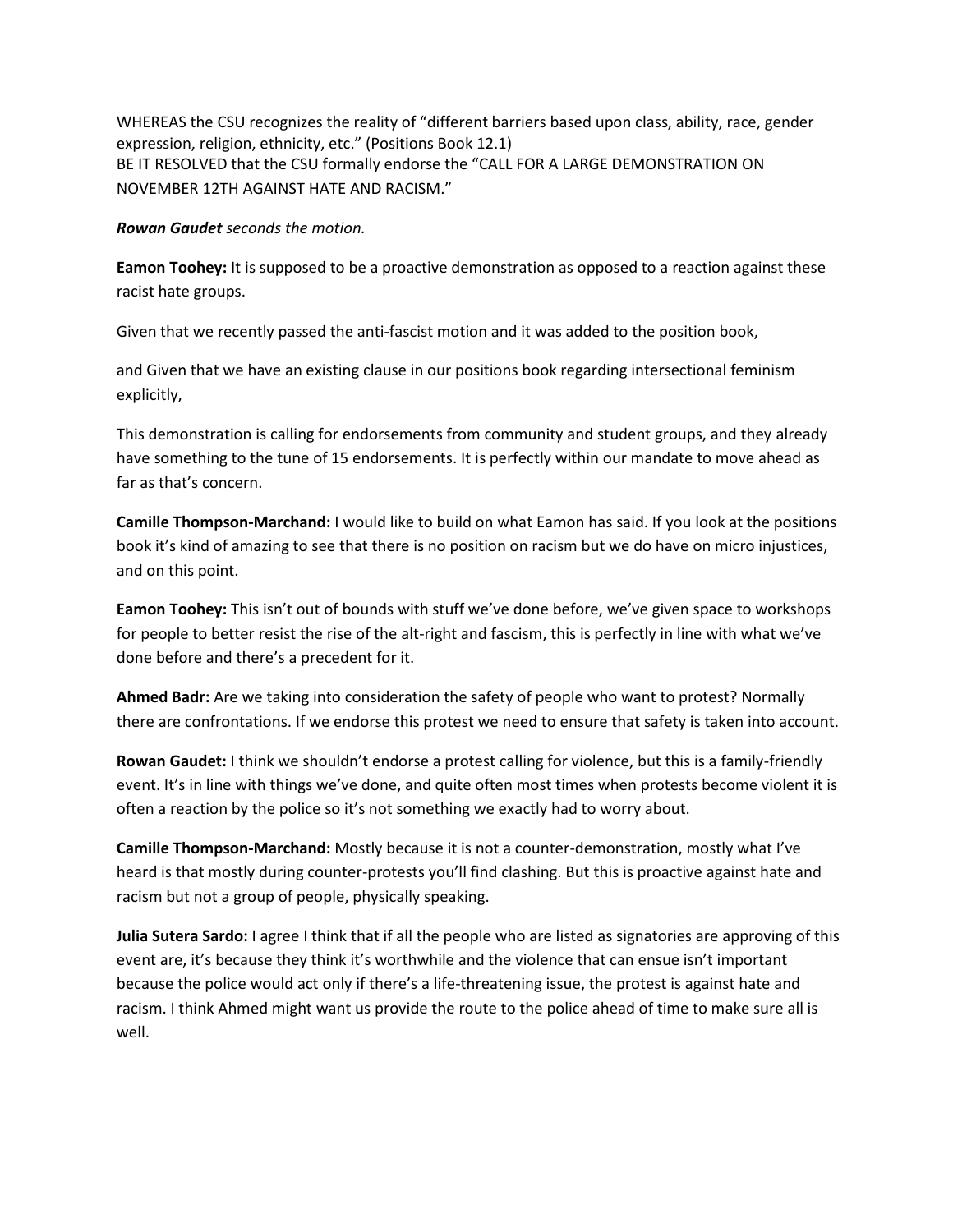**VOTE** In Favor: 7 Opposed: 1 Abstentions: 4 *The motion carries.* 

#### *Julia Sutera Sardo's Yes vote noted.*

*Eamon Toohey's Yes vote noted.* 

#### *Camille Thompson-Marchand 's Yes vote noted.*

**Rowan Gaudet:** I'd like to add to what Ahmed was saying as well; when I joined a similar motion I was informed that there was "Organizations who've endorsed the call of the CSU Mobilization Committee".

I recommend and considered it part of the motion that was passed for at least one of the executives to attend that meeting (referring to the invitation).

## **9. C) Consent training**

#### **Leyla Sutherland:**

**Whereas** Council must receive 3 hours of consent training in accordance with Standing Regulation 214. Be it resolved that the training will take place on Wednesday October 18th from 6:30-9:30, location to be announced, notwithstanding the date specified in Standing Regulation 214.

*Julia Sutera Sardo seconds the motion.*

**Leyla Sutherland:** This is something that is mandated and is going to happen.

#### **VOTE**

In Favor: 14 Opposed: 0 Abstentions: 1 *The motion carries.*

*Julia Sutera Sardo motions to request Policy Committee determine a policy for consent training they deem fit for future consent training.* 

*Rory Blaisdell seconds the motion.*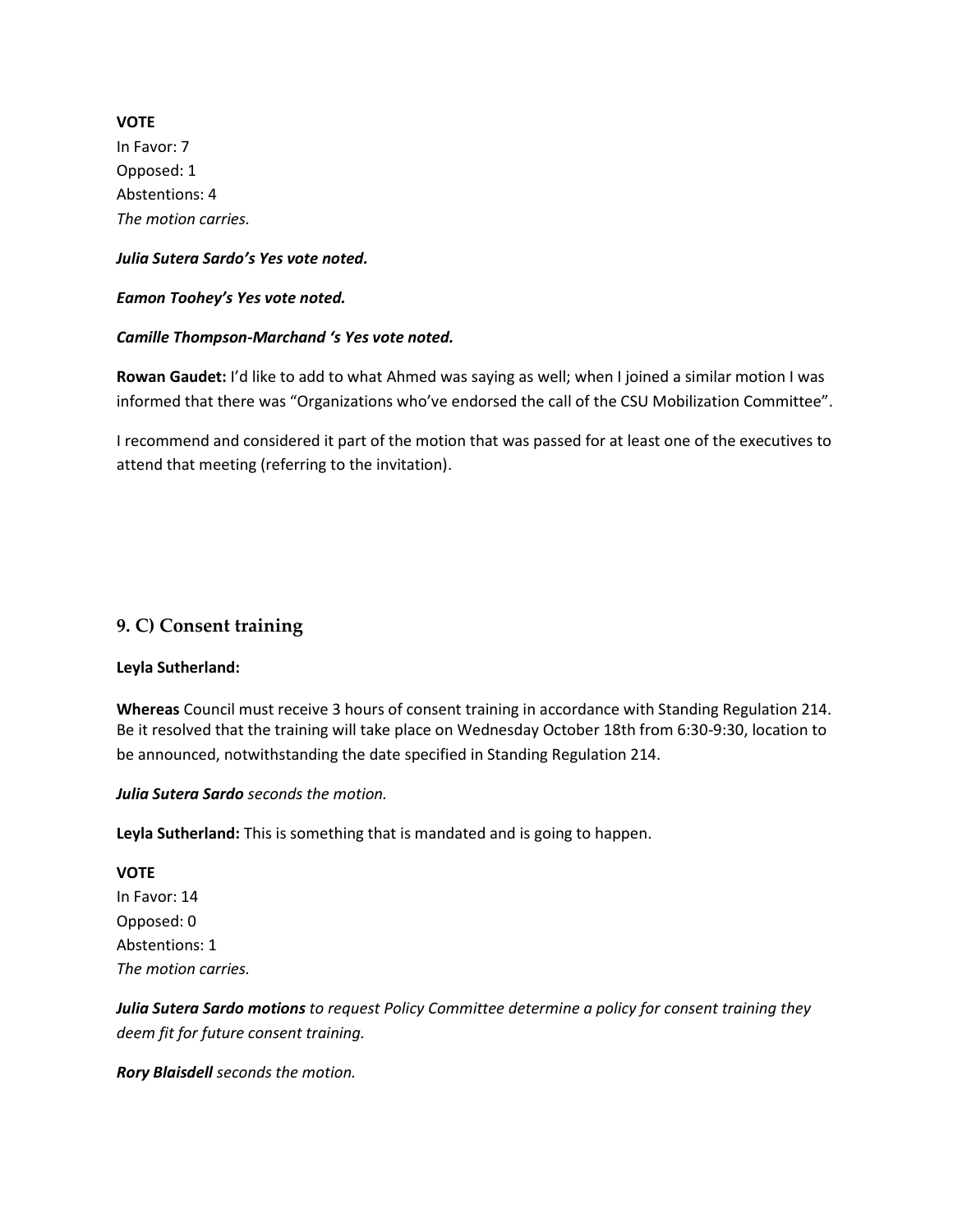**Julia Sutera Sardo:** I spoke with Leyla and we think it'd be good for Policy to go over it in the future.

**Leyla Sutherland:** I think specifically that if people have attended the consent training is involved in certain student groups there'd be some way to confirm if that's happened so this doesn't become redundant, so people who have completed the training can be excused on an exceptional basis.

#### **Aouatif Zebiri:** I rescind.

## **VOTE**

In Favor: 13 Opposed: 0 Abstentions: 2 *The motion carries.*

# **9. D) Strategic Planning Cammie**

**Rory Blaisdell:** This is a point that came up last council meeting from the visit to BC. In the SUDS report it was recommended that the CSU have some strategic plan. In discussions with Omar I offered to lead a strategic analysis and planning committee.

The idea is to create an ad hoc committee to participate in a strategic planning process to helps solidify directions that the organization wants to take in the long term. In the past, when different executive teams come in year-to-year, things change and they may not want to pursue directives taken the previous year.

#### *Rory Blaisdell motions to develop a Strategic Planning Committee.*

Julia Sutera Sardo seconds the motion.

**Julia Sutera Sardo:** I think these sounds like a good idea but I don't know if it should go through council first or if Policy should review it. We could create the standing committee but we could refer the procedure to Policy, they're qualified to determine all of that and I'm sure Rory can bring his ideas to Policy because he's a member.

*Julia Sutera Sardo motions to table the motion and have it reviewed by Policy Committee.* 

#### *Rowan Gaudet seconds the motion.*

**Peter Zhuang:** What are you planning to do as a group? Do you want this to be like a regular workshop? Or would it be something else?

**Rory Blaisdell:** The reason I left this open-ended is so that members who are interested in this type of planning can get involved. Usually when the University developed their new strategic directives it took a year and they consulted the student body, the faculties, there are activities that go along with the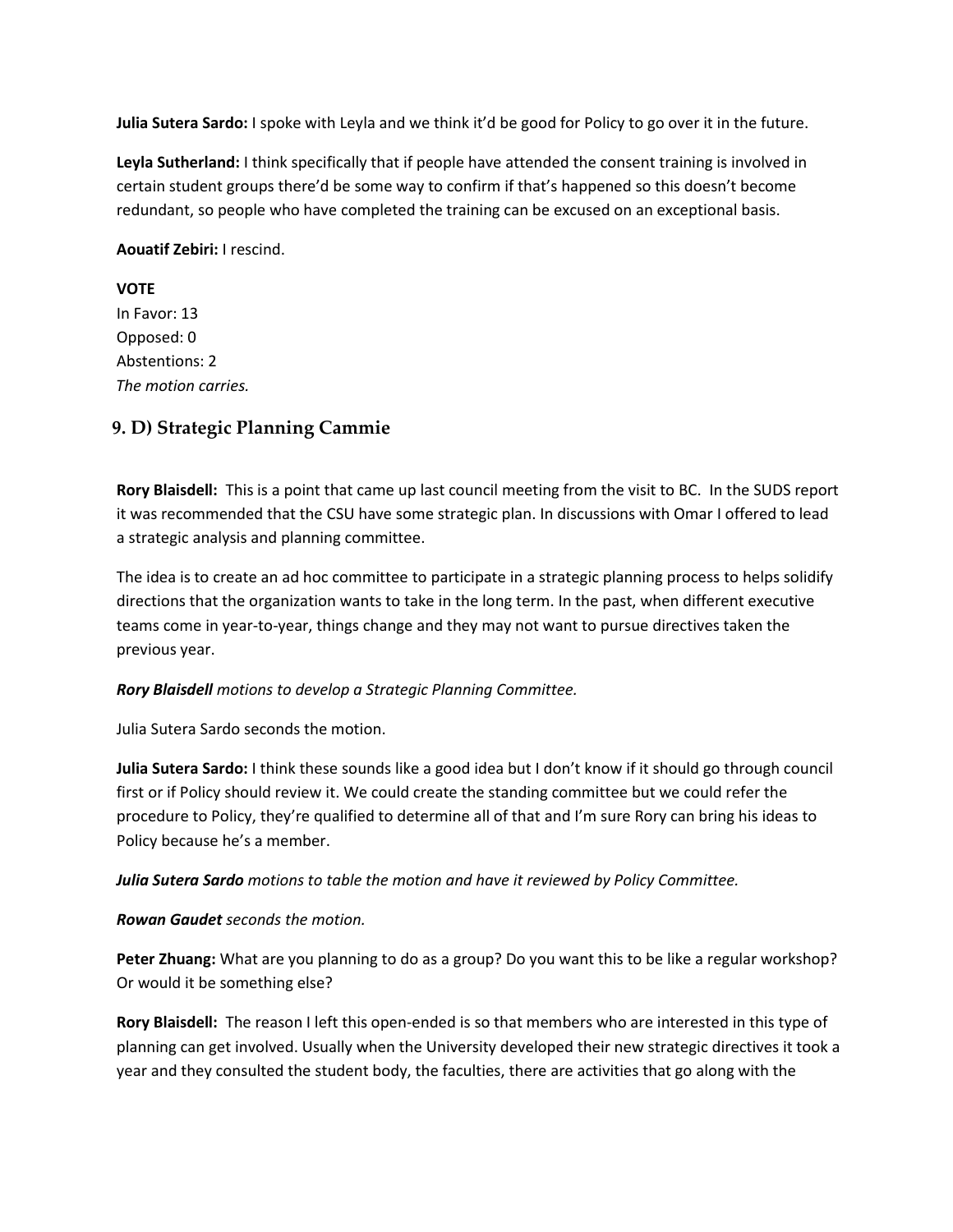process to evaluate the needs of the establishment. Because our mandate is one year doesn't mean we can't do work that has a lasting plan in place.

**Ali Sherra:** I don't understand. Tight now the committee is going to be about…say there's a project from this year that needs to continue next year, is that what it's for?

**Rory Blaisdell:** It's like our Positions Book. It would establish what we'd like to do, something like "ending discrimination on campus", if we set that as a strategic pillar we can move towards that. There would be a set of operations that get put in place and developed annually.

**Peter Zhuang:** I have a question, if we do form it what will be the benefit for the students? For us it's fine we can implement it, but what would it bring to student life?

**Julia Sutera Sardo:** This is something that would be determined by Policy Committee.

**Rory Blaisdell:** Can I answer this one?

**Ali Sherra:** I'll allow him to answer and go back on the Speaker's list.

**Rory Blaisdell:** To answer Peter, the benefit to the student body is that they can have a say in the direction that the organization takes. They can have their say in what the CSU believes in and put it forward in a document, here's what the CSU's going to do. There's accountability on our part, to say we're listening to you. We can focus on their needs, academic advocacy, social activism, the student body can have their say and we can have some accountability on the student side for us to accomplish this for them.

**Chair:** I'd like to rein it in; this is about sending this to policy. Any further questions?

**Rory Blaisdell:** I want to have my say on whether it ought to go to Policy. As I suggested, we come back to council later and say; "This is the mandate we have, this is what we can accomplish", and then we can decide if that's what we want to do it. I'm against sending it to policy for that reason to give people the autonomy to make up their own minds.

**Aouatif Zebiri:** I agree.

**Rowan Gaudet:** We haven't seen how much interest there is right now from council, but I have noticed we have a lot of empty seats right now. It might be worth holding this off until after by elections. A lot of us don't want to take on more seats depending on how much interest there is.

**Julia Sutera Sardo:** In the motion I presented I meant the rules and responsibilities, the processes would be sent to Policy, not the creation of the committee. The fact that we send this to Policy doesn't stop people from council working as a group or asking to be invited to the committee meeting that discusses this, it's all open, and you could attend it anyway. Going through Policy makes it a lot cleaner and people interested in making the policies and the policies are clear and straightforward and don't go against standing regulations.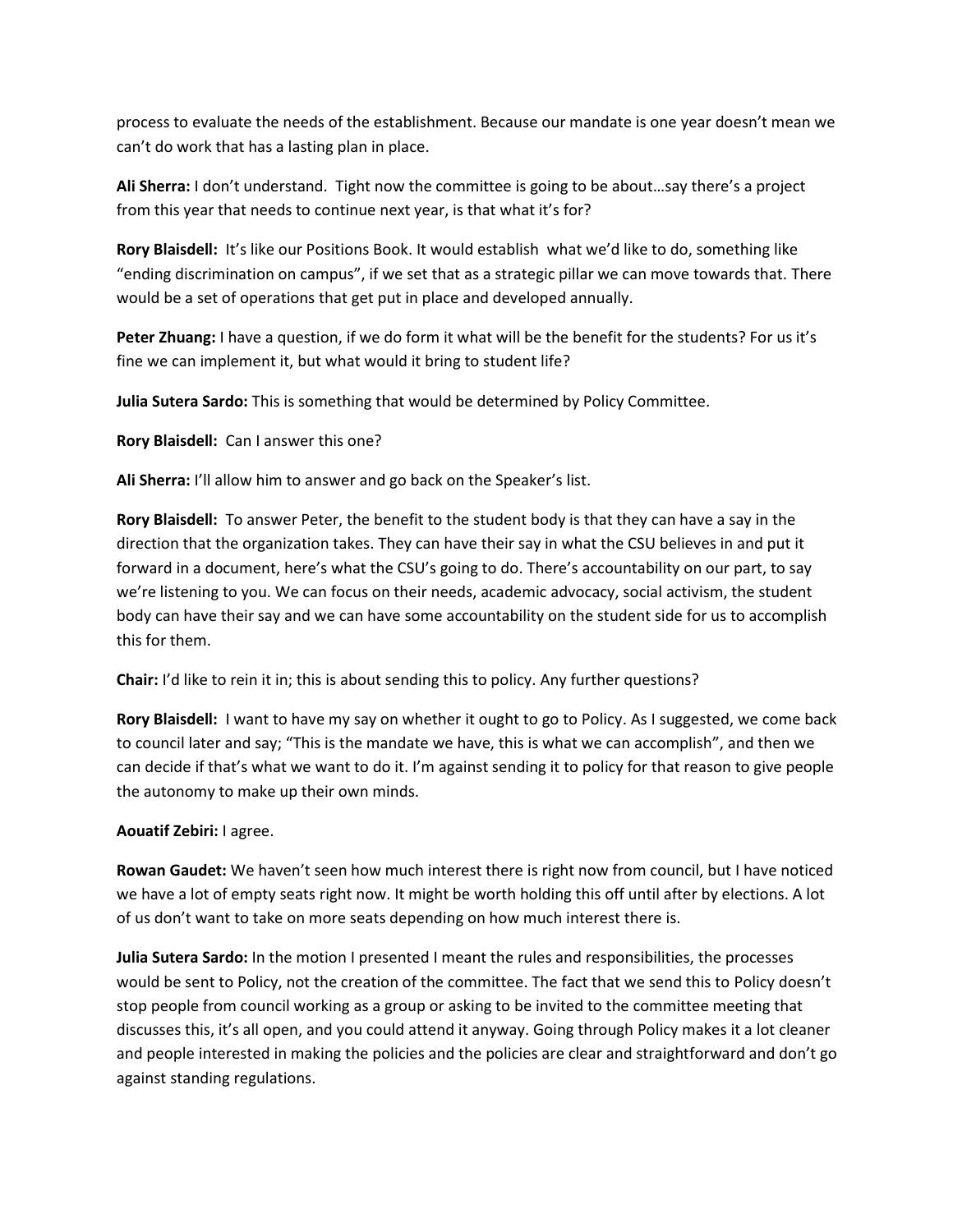#### **Rory Blaisdell:** I rescind.

**Aouatif Zebiri:** There's a lack of a clear set of objectives that this committee or project is going to achieve and it's useless to send something to Policy without knowing the context of this project or committee so until this project clears up its objectives I don't think Policy Committee will be able to work on any structure.

**Chair:** The motion on the table is to send the prospective ad hoc committee to Policy Committee.

#### **VOTE**

In Favor: 3 Opposed: 06 Abstentions: 6 *The motion fails to carry.* 

**Chair:** We're back on the main motion, the creation of the Strategic Planning ad hoc committee.

*Ali Sherra motions to table the motion to after the by-elections.*

#### *Julia Sutera Sardo seconds the motion.*

**VOTE** In Favor: 12 Opposed: 0 Abstentions: 4

#### *The motion carries.*

**Chair:** That will be moved to the first meeting after the elections.

#### **9. E) Council Retreat**

#### **Omar Riaz:**

"Whereas Standing Regulation 77 specifies that the Annual Retreat shall be held annually before October 1st.

Whereas due to the lack of availabilities of many participants, it was unfeasible to hold the retreat before October 1st.

Whereas more councillors will be elected after the by-election in November 2017.

Whereas there is no retreat planned in the Winter semester.

Be it resolved that the annual retreat be held between January 26th and January 29th, 2018, notwithstanding the date specified in Standing Regulation 77."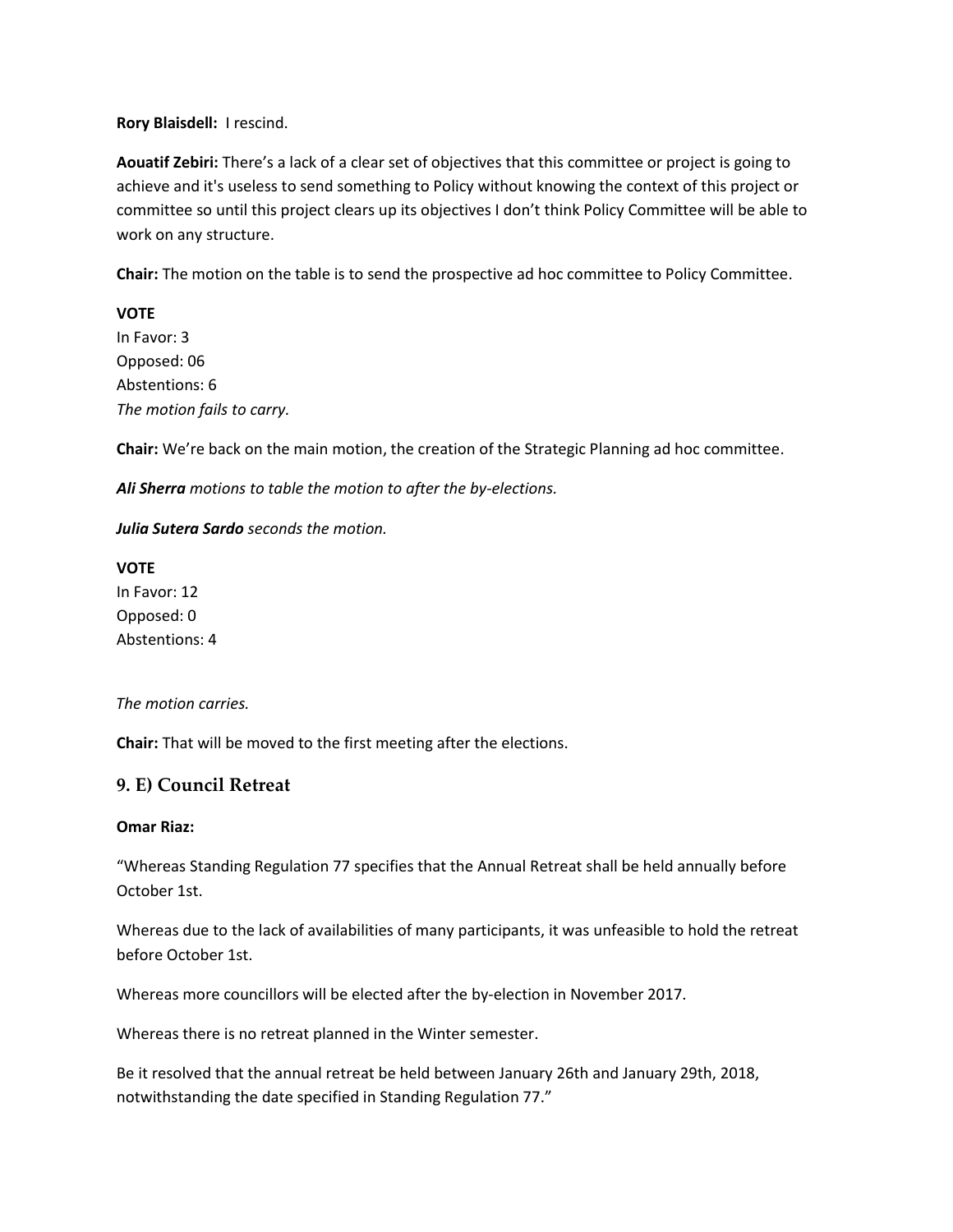#### *Tabea Vischer seconds the motion.*

**Omar Riaz:** We polled to see who preferred the weekend retreat and gave some options, so the first weekend was not feasible and the second was thanksgiving, we are at the third weekend. We had 18 participants but since the beginning of the week, it's Monday, a lot of people brought up midterms, work or unforeseeable commitments, I don't think it works to have this retreat with such a small number of participants. It's not just council, it's senators, members of academic caucus, JMSB, and so on.

#### *Julia Sutera Sardo moves to amend the motion to hold the retreat in January.*

**Julia Sutera Sardo:** If Omar makes a poll right away for January we can secure our dates well in advance, there are no Exams in January

**Leyla Sutherland:** The reason the executive together is proposing this as the date is because of the need to do it earlier in the semester not to affect midterms. Unfortunately had it been held this weekend only half of the executive would have been able to attend, it would be especially useful for the entire executive to be able to attend given that a large part of the retreat is to be able to present ongoing projects.

We figured rather than extending the choosing of a date by polling it would be more feasible to set a date that as many people as possible can book off. It's unfortunate that it's most likely that not everyone will be able to attend, but we need to give everyone time to plan.

#### **Eamon Toohey:** I rescind

**Peter Zhuang:** For some of us in January the only thing I'm concerned about I might be away, so it might be hard to get back for the retreat again. Some of us might have to be away.

**Alienor Lougerstay:** I wanted to mention having it in Montreal; it's really hard to go two hours away in the middle of everything.

**Rory Blaisdell:** I get the idea of booking it in advance but I know I can't make it on that date, if you can open it up to a three week window with a deadline for responding it might be that more people are available whenever it is. It opens up the possibility for a better turnout than setting the date and trying to make it work.

**Leyla Sutherland:** I'm not opposed to having the most people possible attending, that's the goal. We chose a three-day weekend because it could be a one-day retreat, regardless of where it is if people could only come one of multiple days we could organize transport.

If everyone would rather do a poll I think it's just as workable but I would strongly advocate for the most executives being able to work there ads the goal is to facilitate communications between council and the executives, I would strongly advise against organizing the same week of the congress. I am not opposed to the poll.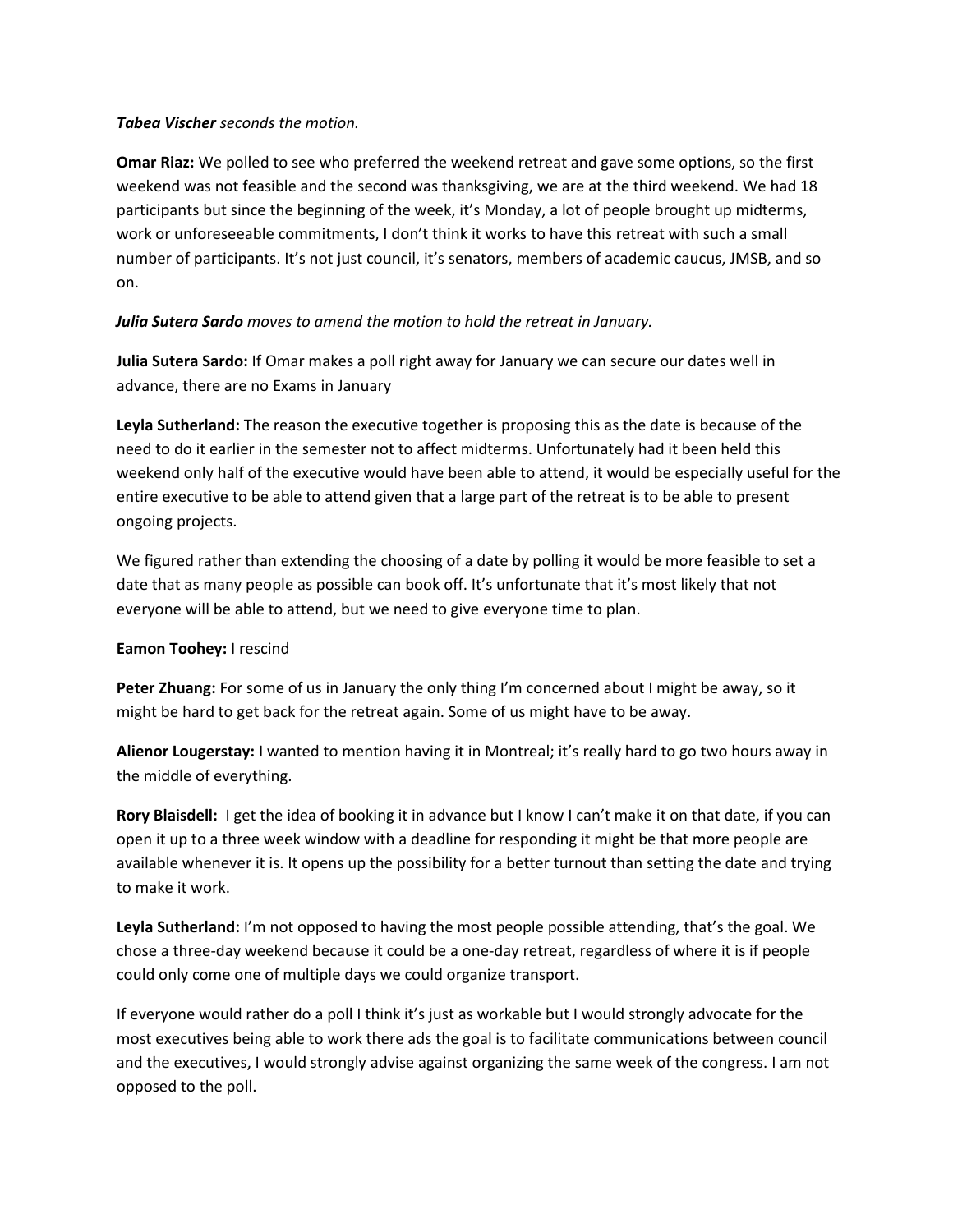**Chair:** The motion is to change the date to January in general.

**Eamon Toohey:** The issue is the retreat –to my understanding—the purpose isn't just go to away for a weekend, it's for good working dynamics between the council and the executive, doing that in January when we're half way into our term seems kind of like it's just an exercise in getting it done as a process. By the time we're half way into our term we've kind of established our working relationships and we may not benefit as much at that point

**Dylan Applebaum:** If attendance is the major element by limiting the time to the three dates, we're limiting the number of councillors able to attend. We will have new councillors as well and the dynamic will change

**Peter Zhuang:** I was agreeing with Eamon, because it's only a collaboration between the executive and councillors there is no point to go all the way two hours away that some of us don't have the transportation to go to it's going to be a bit harder to get to so if we could be bale to do it in school or anywhere in Montreal it would be best.

**Chair:** We're still talking about the January amendment.

**Julia Sutera Sardo:** Firstly, we have to have a retreat, the motion that Omar proposed was a specific time, maybe I could amend my amendment to include "after a poll" instead of January.

**Julia Sutera Sardo:** It needs to happen, we get to actually spend time with each other and people from different boards that we might not know well and it's important to do to move forward. It also allows new councillors join in the team, last year when I joined we didn't have a retreat that included us and it would have been better.

A poll might be a better idea if people already know they can't make it on that date. If we make one on Doodle rather than facebook, we could have the same poll and send it out to people on the other boards to check their availabilities as well. We could wait until elections to figure out the dates the executive is well placed to figure it out.

**Chair:** Can we consider the amendment friendly?

*Julia Sutera Sardo's amendments are considered friendly.*

**Ahmed Badr:** There will be new councillors by then, and they will be available at that time of year. During October everyone has midterms and projects.

**Ali Sherra:** I would rather have it in the first two to three weeks of school, after that it gets demanding. If we can focus on the first three weeks only, because it would be repeating the same mistake.

#### *Dylan Applebaum calls the question.*

**VOTE** In Favor: 13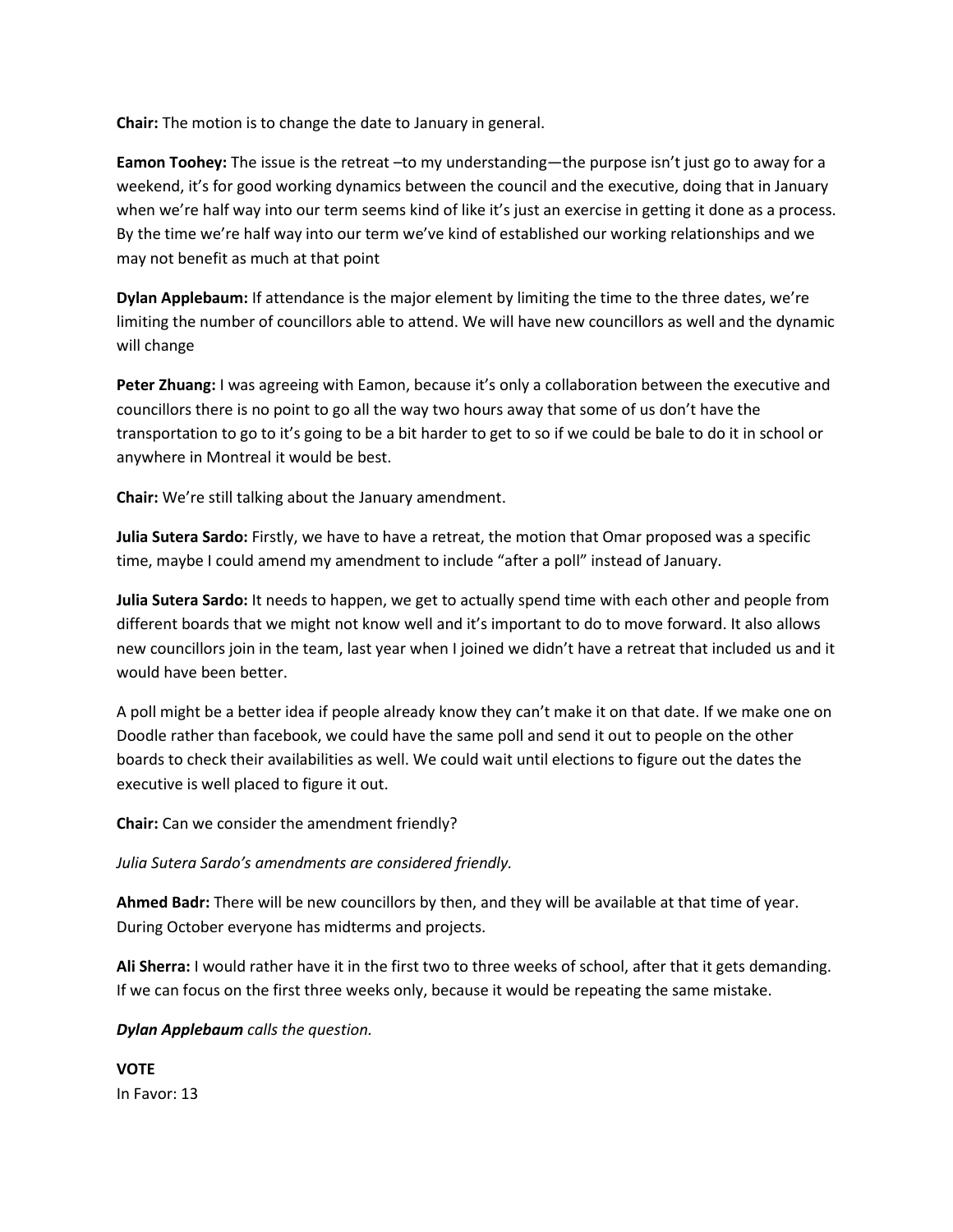Opposed: 0 Abstentions: 1 The question has been called.

**Chair:** Now the motion is the amendment to Julia Sutera Sardo's motion.

**VOTE** In Favor: 12 Opposed: 0 Abstentions: 2 The motion carries.

**Chair:** We're back on the main motion.

**Rowan Gaudet:** I am curious, it said it was postponed due to unavailability. Our regulations say it needs to be held before October  $1<sup>st</sup>$ . The first poll was sent out less than a week before that deadline, what was the delay that caused all of these delays?

**Omar Riaz:** We wanted to ensure the highest number of executives could be there and it's difficult to see which weekend would be best. Unfortunately it delayed the whole process.

#### **VOTE**

In Favor: 13 Opposed: 0 Abstentions: 2 *The motion carries.*

**Chair:** Any more discussion on council retreat?

**Omar Riaz:** This is a little bit of housekeeping, more administrative than anything else as we don't have a CEO right now. I'll read it out

**Whereas** Standing Regulation 242 states that, in accordance with the By-Laws, a by-election for vacant seats on Council shall be held such that the polling period ends on the second-last Thursday of November if any of the following conditions are met:

(a) more than one fourth of Council seats are vacant;

(b) all seats in one faculty are vacant;

(c) if a referendum in accordance with these regulations and the By-Laws is to be held.

**Whereas** one of the conditions in Standing Regulation 242 is met; all seats for independent students are vacant (0/2).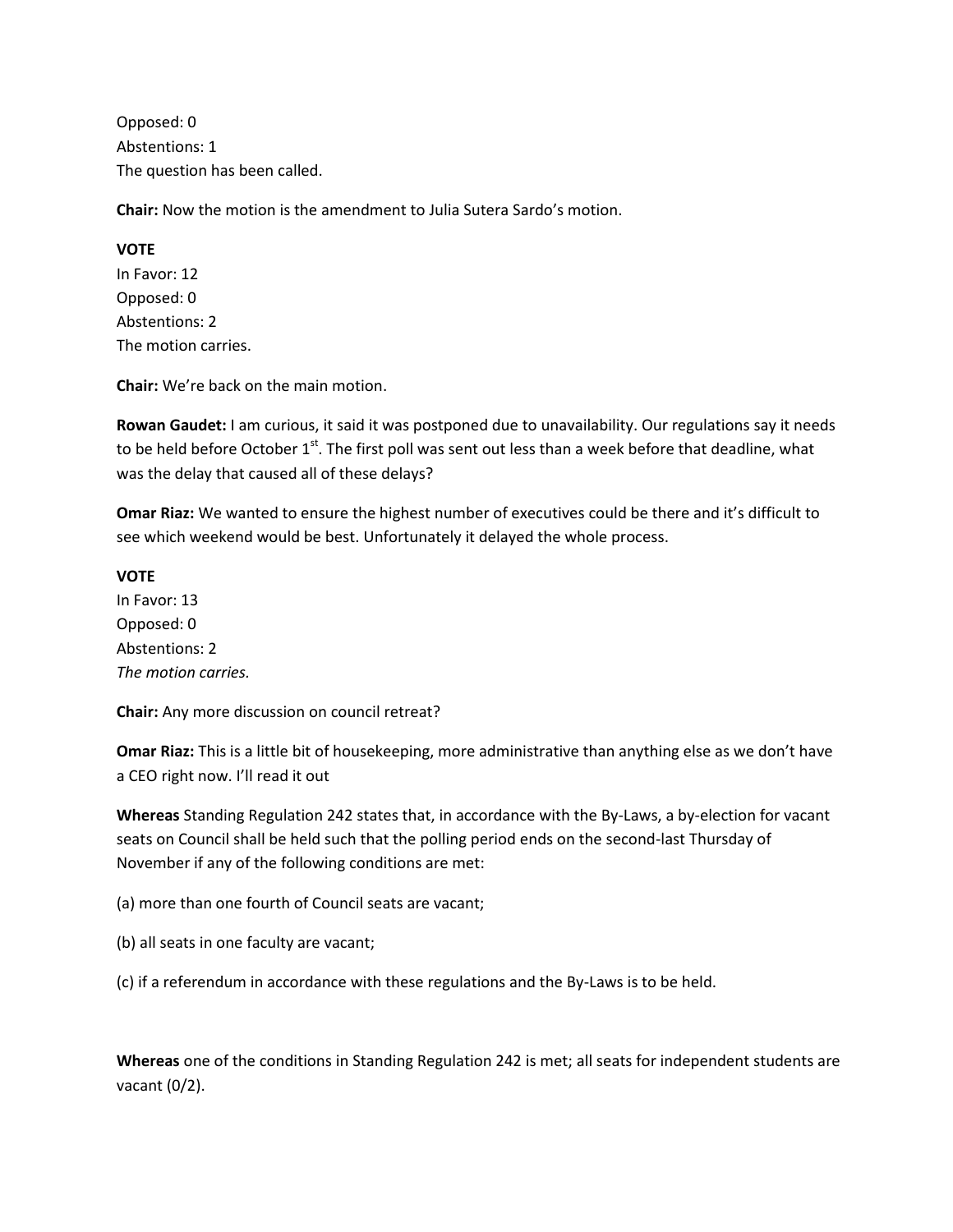**Whereas** Standing Regulation 287 states that, not later than 22 days before the polling period, the Chief Electoral Officer shall issue a general public notice to announce the holding of a poll. Should that day fall during the midterm break in February, the announcement of the poll shall be issued on the first judicial day following it.

**Whereas** Standing Regulation 293 states that, the nomination paper shall be filled at the place(s) and times designate by the Chief Electoral Officer during the period beginning 21 days and ending 12 days before the polling period.

**Whereas** Standing Regulation 311 states that, The campaigning period shall begin 10 days before the polling period and end at 9 pm the day before the polling period.

**Be it resolved that** the CSU CEO announce the CSU by-election October 20<sup>th</sup>, 2017.

Be it further resolved that the nomination period take place between October 23 $^{rd}$  to November 2<sup>nd</sup>, 2017.

Be it further resolved that the campaigning period take place between November 7<sup>th</sup> to November 20<sup>th</sup>, 2017.

Be it further resolved that the polling period take place between November 29<sup>th</sup> and November 23<sup>rd</sup>, 2017 (November  $23^{rd}$  being the second last Thursday in November).

#### *Rowan Gaudet seconds the motion.*

**Omar Riaz**: It's to make sure our by elections are held according to the standing regulations, we wanted to avoid appointing a CEO at the last minute. The executive would inform the Chair who would then send it off to the CEO, it's regular housekeeping.

**Veronika Rydzewski:** The previous person we interviewed replied to my email and he is not an undergraduate or independent student. I will be reposting the position.

**Chair:** Thank you for the update.

**Omar Riaz:** The motion says the polling period says 29<sup>th</sup> to 23<sup>rd</sup>, it's 21<sup>st</sup> to 23<sup>rd</sup>

**Chair:** All in favor:

**VOTE** In Favor: 9 Opposed: 0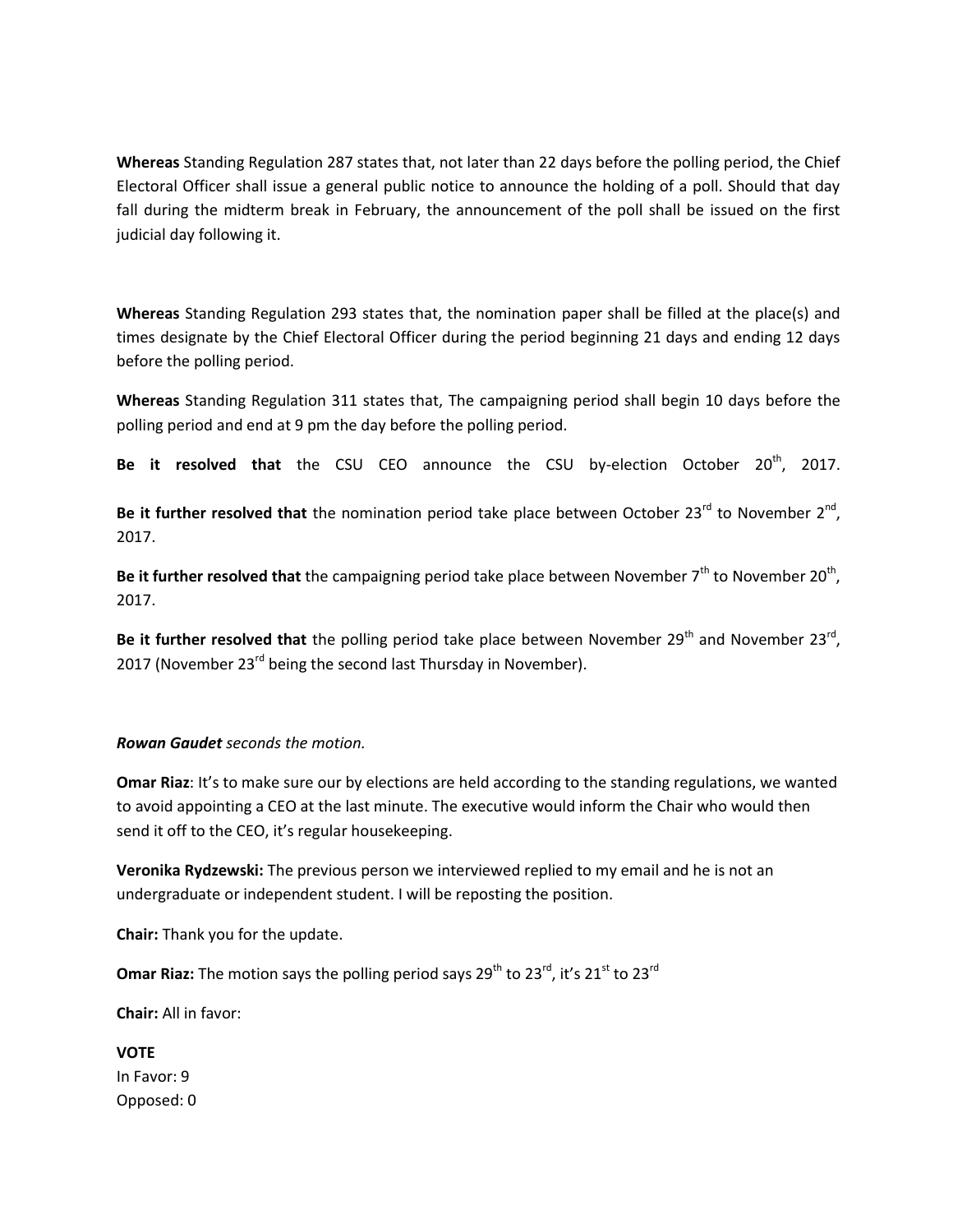Abstentions: 4 *The motion carries.*

*Omar Riaz presents a second motion:* 

The standing regulations state that council has to announce how many seats are available and they are filled in the by elections in fall.

**Whereas** the CSU General Election called in February of 2017 indicated Council Seats available are as follows:

- 14 Seats in Arts & Science
- 6 Seats in John Molson School of Business
- 5 Seats in Engineering and Computer Science
- 3 Seats in Fine Arts
- 2 Seats for Independent Students

**Whereas**, as per the CEO report presented at the May 2017 General Assembly declared that the seats filled are as follows:

- 10 Seats in Arts & Science
- 2 Seats in John Molson School of Business
- 5 Seats in Engineering and Computer Science

2 Seats in Fine Arts

0 Seats for Independent Students

**Be it resolved** that the CSU CEO announce that the following seats are available for the November 2017 by-election are as follows:

4 Seats in Arts & Science

- 4 Seats in John Molson School of Business
- 1 Seat in Fine Arts
- 2 Seats for Independent Students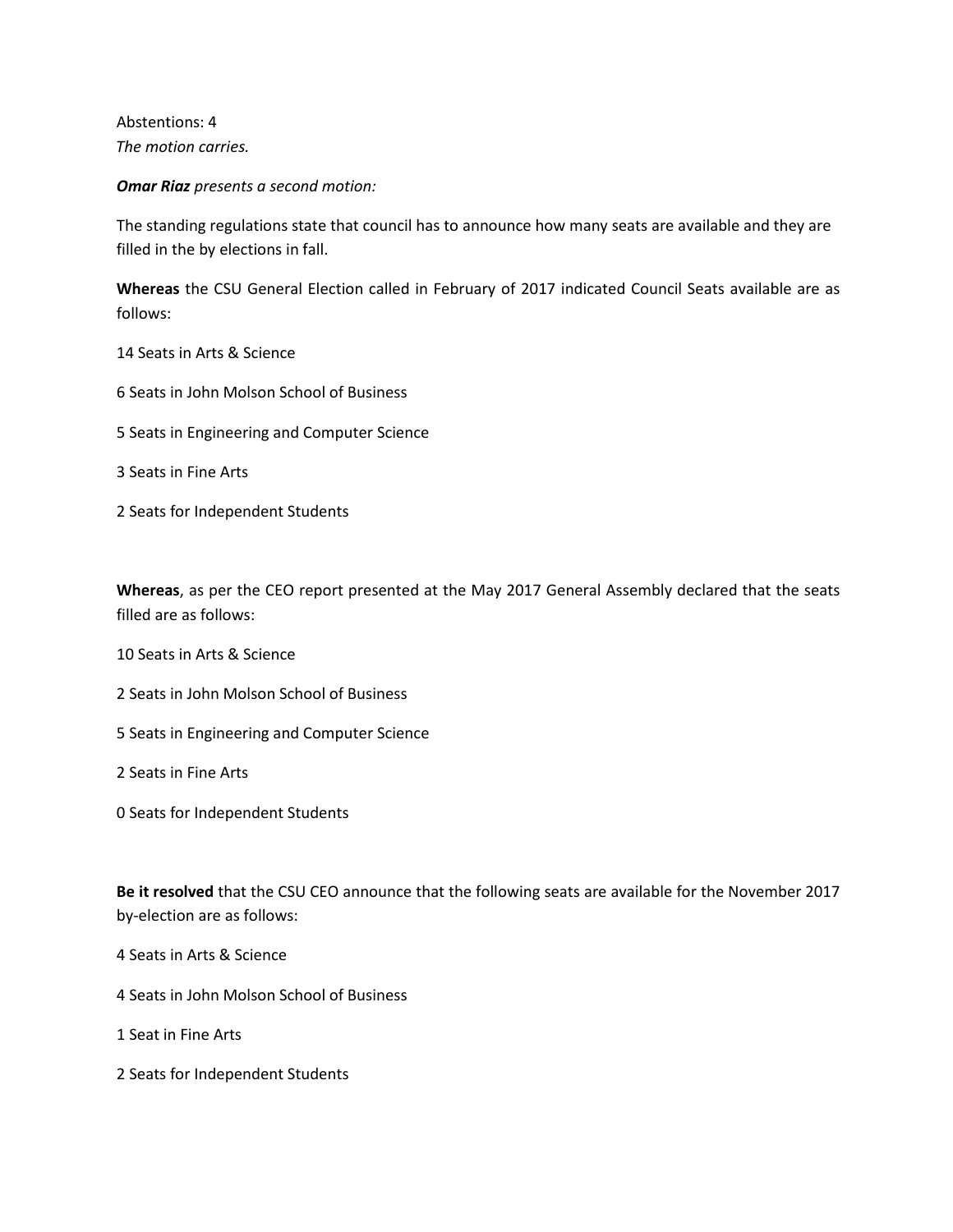#### *Ali Sherra seconds the motion.*

**Omar Riaz:** Council I believe in February announced how many seats were available which were filled during the general election, the seats remaining are 11 seats for councilors hopefully filled during the by elections.

**Jeremy Laxer:** If I'm resigning because I'm graduating can I fill a seat?

**Chair:** You're resigning in January, the by elections are in November

**Chair:** All in favor?

**VOTE** In Favor: 13 Opposed: 0 Abstentions: 2 *The motion carries.*

#### **9. G) First Voices Week**

#### **Ali Sherra:**

"Whereas First Voices Week is an Indigenous student-led Week of social, cultural, political

and academic events about First Peoples on campus and across Canada;

Whereas First Voices Week organizers are seeking to obtain sustainable funding for this

yearly event;

Whereas the CSU has supported First Voices Week in the past, and has contributed \$4,000 to

its 2017 edition;

Whereas the CSU holds the following positions:

● 4.1 The Concordia Student Union stands in solidarity with Idle No More, its legitimate treaty-based concerns, and its efforts to create change through the facilitation of much needed nation-wide popular education regarding the plight of Indigenous peoples in Canada. [Adopted January 23, 2013]

● 4.3 That indigenous sovereignty over their territories, and their veto power over resource extraction projects, is recognized. [Adopted October 8, 2014]

● 4.5 That the CSU support the petition put forward by the FPSTMA including the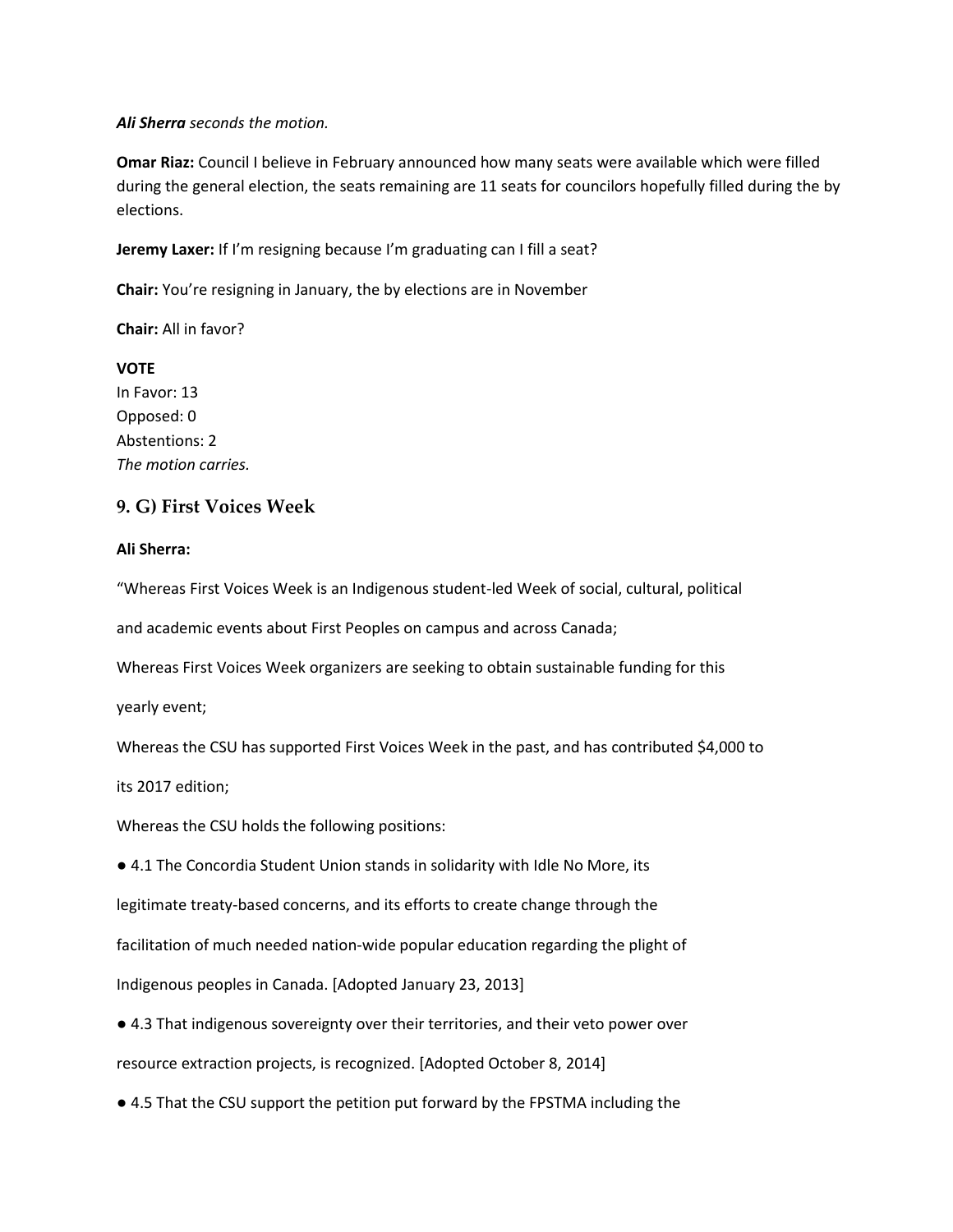following proposals

● 4.5.2 Reviewing the Truth and Reconciliation Commission's calls to action, and discussing how the University can respond to those directed at educational institutions

● 4.5.4 Expanding Concordia's ability to support Indigenous research grounded in the community

● 4.6 That the CSU encourages other campus groups to equally adopt these [4.1 to

4.5.4] proposals and commit to working in collaboration with leaders of these

initiatives to achieve institutional change. [Adopted May 11th 2016]

● 12.1 the CSU recognize that intersectional identities create different marginalized experiences and that different women and gender non-conforming people experience different barriers based upon class, ability, race, gender expression, religion, ethnicity, etc. [Adopted November 23, 2016]

● 12.2 That the CSU respect the perspectives and value the representation of women and gender non-conforming folks who are Black, Indigenous, and People of Colour;

[Adopted November 23, 2016]

● 12.3 That the CSU add power and visibility to the voices of women and gender nonconforming folks who are Black, Indigenous, and People of Colour; [Adopted

November 23, 2016]

● 12.4 That the CSU encourage an intersectional feminist approach towards all future endeavors; [Adopted November 23, 2016]

● 12.5 That the CSU recognizes the importance of listening and recognizing all Identities and the different barriers that each face. [Adopted November 23, 2016] Be it resolved that a new budget line, named "First Voices Week," be created in the CSU Operations budget;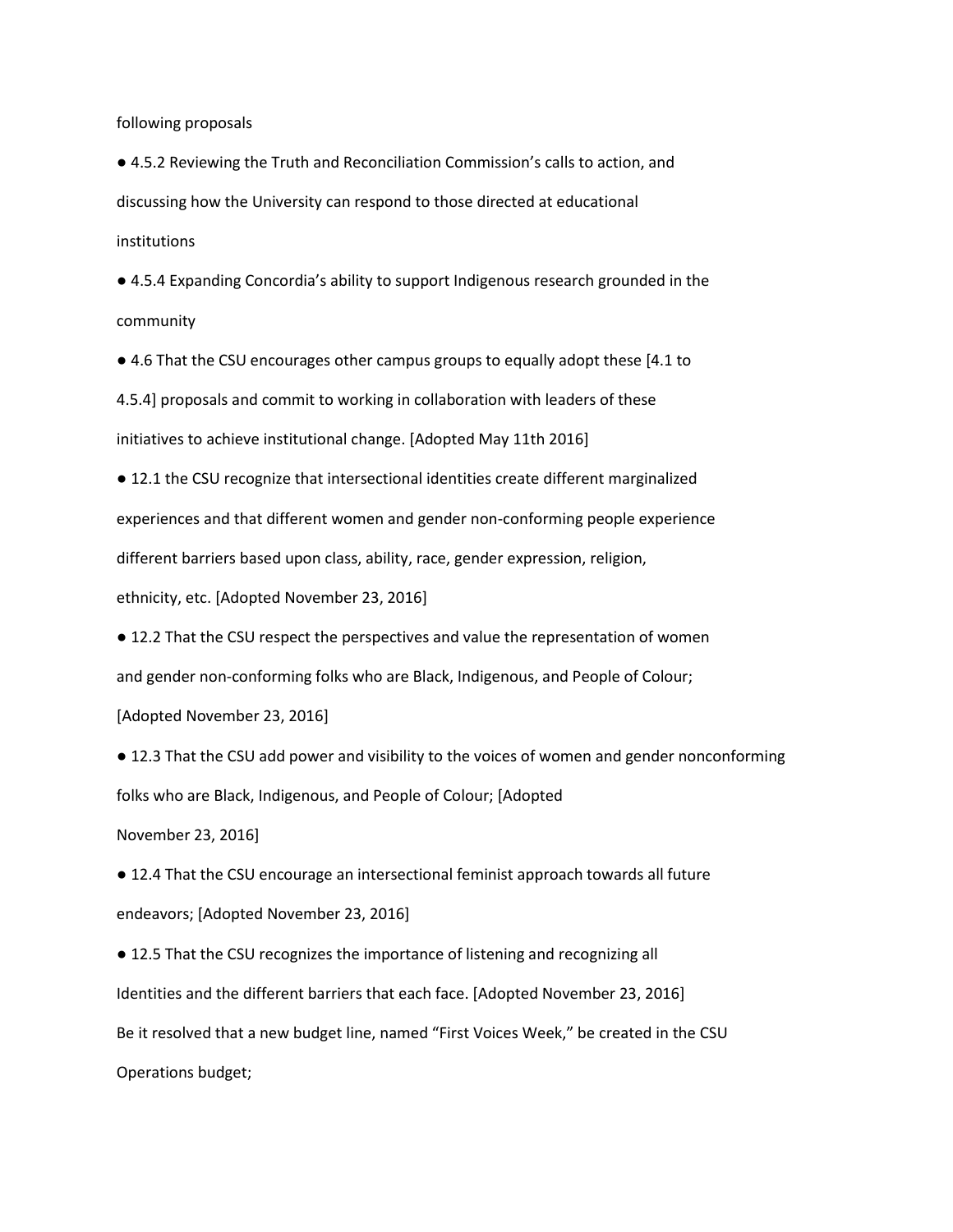Be it further resolved that the aforementioned budget line be provisioned with \$5,000 annually, and that this amount be maintained in future annual CSU budgets; Be it further resolved that any modification to the amount, or the existence, of this budget line may be done only after due consultation with the CSU BIPOC or External & Mobilization Committee, as well as the organizers of First Voices Week: First People Studies Member Association, the Director of the First People Studies Program, and the Aboriginal Student Resource Centre;

Be it further resolved that the Chair of the CSU BIPOC or of the External and Mobilization Committee be the designated approver for the "First Voices Week" budget line;

Be it further resolved that that organizers of First Voices Week be required to submit a budget each year and maintain consistent communication with the relevant CSU Executive;

Be it further resolved that the CSU Standing Regulations be amended as follow (amendment in bold):

173. The following expenses must have their own distinct budget lines: (a) Judicial Board expenses, for any and all expenses relating to the Judicial Board, its advisor, or its meetings, and nothing else (b) Elections and referenda expenses, for any and all expenses relating to the annual general elections or any by-elections or referenda, and nothing else.

(c) The Hive Free Lunch Program, for any and all expenses relating to the Hive Free Lunch program that fall within the contract guidelines.

(d) First Voices Week, for any expenses relating to the organizing of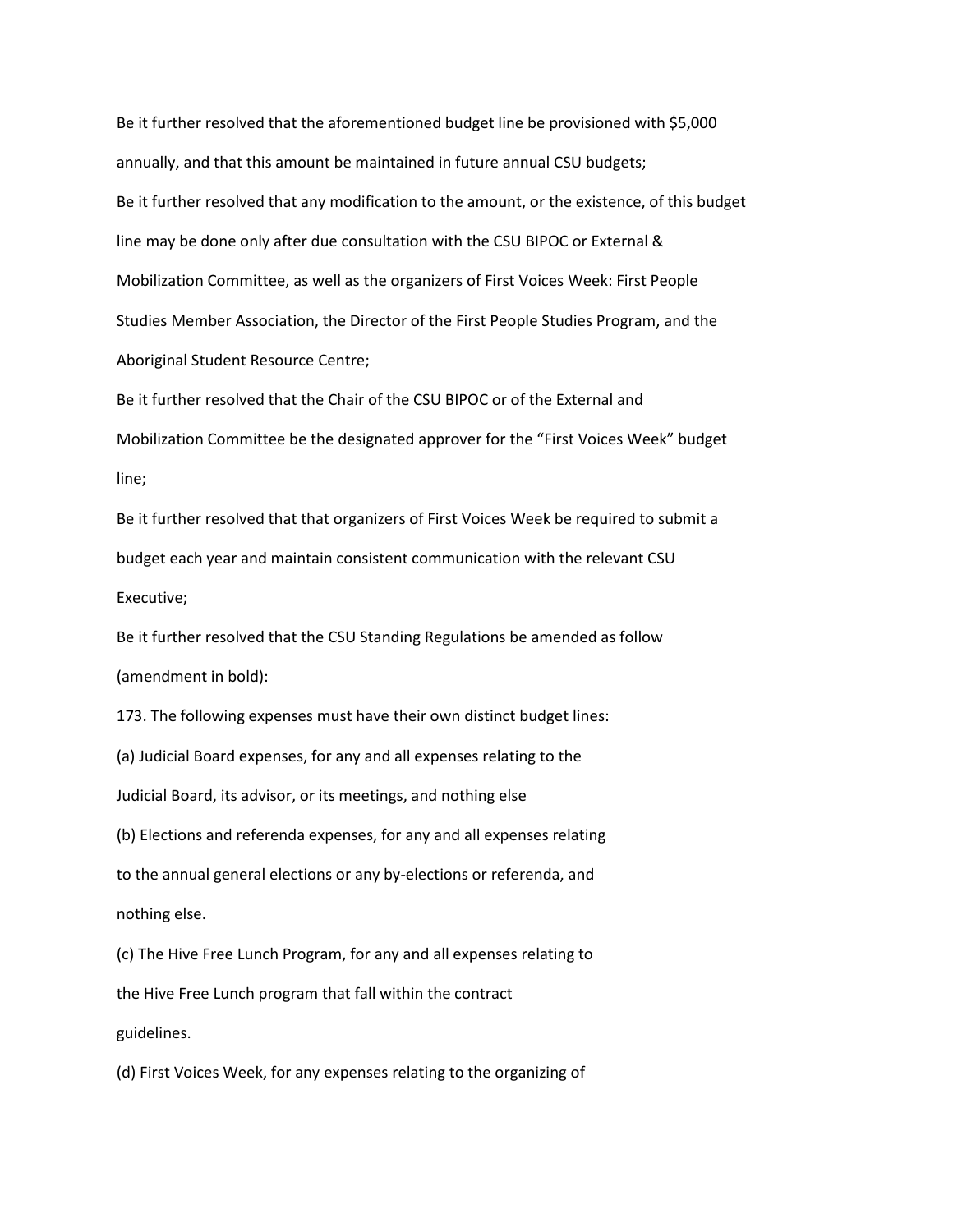First Voices Week. The Chair of the CSU BIPOC or External

and Mobilization Committee shall be the designated approver of

the First Voices Week budget line.

**Julia Sutera Sardo s**econds the motion.

**Ali Sherra:** The First Voices Week is an indigenous event for First Nations people across Canada, with an impressive participation in 2017 alone. The event has become important for all indigenous students, staff and faculty in their work on indigenous academy. It allows spaces for settlers to understand their legacy in Canada.

It seeks to address the truth, reconciliation and call to action.

**Julia Sutera Sardo:** As somebody who collaborated with the first peoples study association, I think this is a fantastic initiative. Not only is it a symbolic gesture but guarantees them some funding and it's difficult for them to apply every year and get unstable allocations. If they had CSU funding it would allow them room booking for their events, it's in line with our positions and it is a great way to indigenize our university.

**Ali Sherra:** I'd like to echo that. To create this budget this year it would be passed on to finance committee but it would ensure the 5000\$ in their budget to allocate it for them right away, they wait on it year after year and it would help them do what they do

**Aouatif Zebiri:** One of the points they made was about the timing, if this budget line is added when are they going to be receiving the money? We spoke about the overall budget being complete, so where would it come from and is it only for the next academic year? And how would it be distributed?

**Ali Sherra:** In the following year they would submit a budget to use their money like any other CSU branch but for this year it's best that this motion pass first and then discuss how the money would be brought out because when this document was handed in to the external committee it has a suggestion of how to take the budget out of different committees. We discussed it and we decided it would be a lengthy process and we don't have that authority. We decided to amend the motion and just pass this one first and then let the discussion be about how it would be taken care of this year. It could go to finance committee and make recommendations before it is voted on by council.

**Aouatif Zebiri:** At the beginning they'd have to apply every year, the budget line would not be assured?

**Ali Sherra:** the budget is going to be 5000\$ no matter what, for them to be able to use that money they need to give the CSU a budget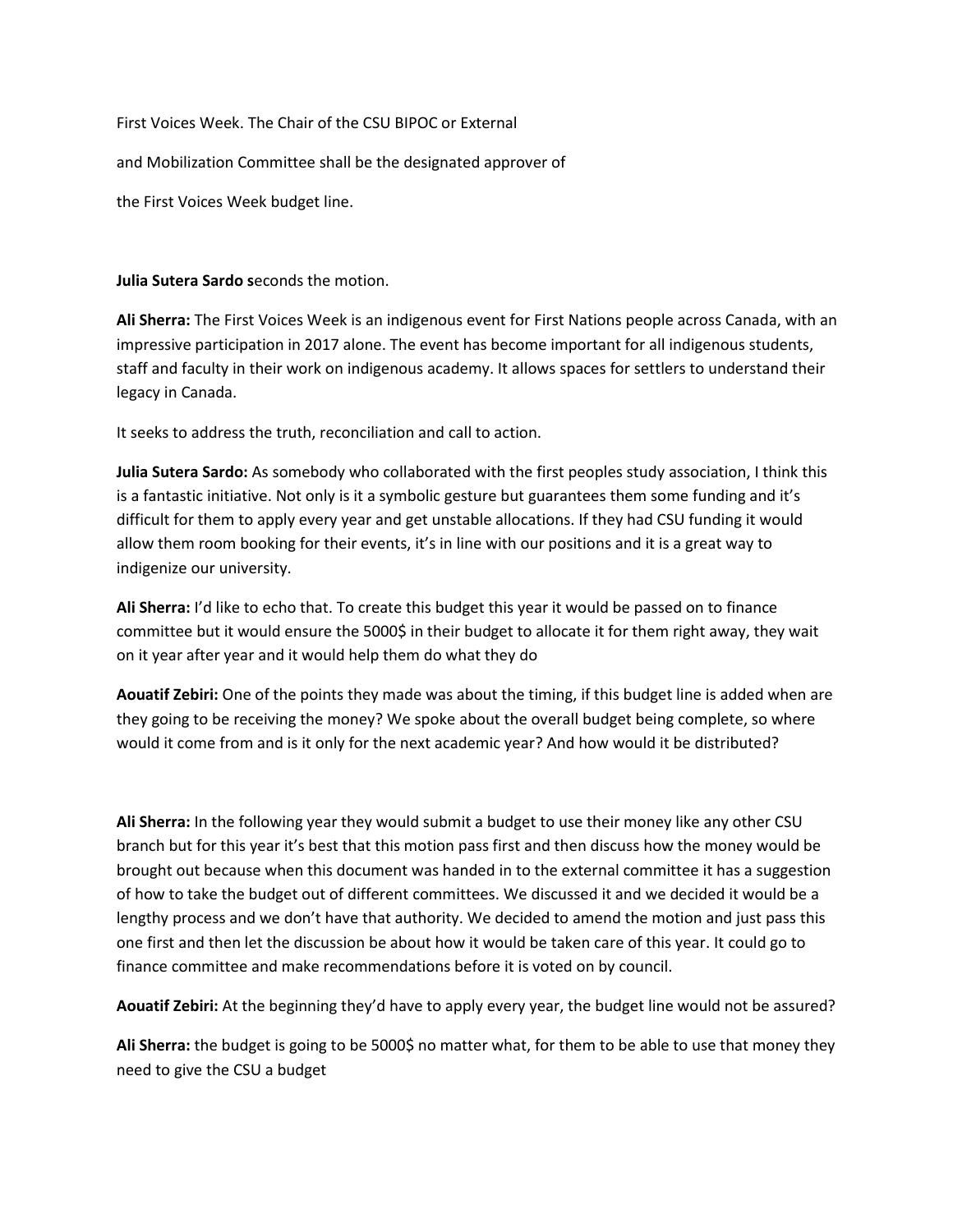**Rowan Gaudet:** Once council creates a budget line, it starts as of when it is made. They could use it the next day and immediately start planning and so on, and as Ali said once the budget line is there they don't have to reapply. They just have to provide budget documentation.

**Omar Riaz:** Part of the motion states that the chair of BIPOC would be the designated approver, not finance. If it's alright I'd like to add an amendment,

Be it further resolved that 5000\$ be moved from the miscellaneous budget line to First Voice Week Budget Line

*Ali Sherra seconds the motion.*

**Chair:** Can it be considered friendly? Thank you.

#### *The motion is considered friendly.*

**Omar Riaz:** The reason is that this money has to be budgeted and the MISC was for projects and such that come up in the middle of the year. This would be a once time occurrence for this year and next year the 5000\$ would need to be incorporated into the budget for the year.

**Julia Sutera Sardo:** I understand that, the miscellaneous budget line is for big issues that happen unexpectedly, I don't think we should be touching that for a project, maybe this should come from special project budget line.

**Chair:** Now we're on the topic of the amendment.

**Ali Sherra:** When this motion came into the external committee we had a proposal with numbers to be taken from separate committees but we felt it would be a hassle, so our first idea was to send it to finance for them to deal with the details.

**Leyla Sutherland:** From my understanding this point was going to be raised at the next meeting because we were going to internally secure that funding from various budget lines. There was a proposal for it to be taken from those lines and then brought for approval but I'd say the MISC line is just for that, not just for emergency purposes. Ultimately we are already discussing this, we could go with the MISC option or we could approve the establishment of the budget line and for the funds to be reallocated from existing budget lines, this was going to be raised at the next meeting for this reason exactly. It can be filled by as variety of committee budgets

**Julia Sutera Sardo:** moves to amend: So that the executive and finance committee could determine where the money would come from, (amending Omar's motion) I want to table it so the executive and finance committee have time to consider this.

**Chair:** There's a motion to table Omar's amendment to the next meeting.

**VOTE** In Favor: 7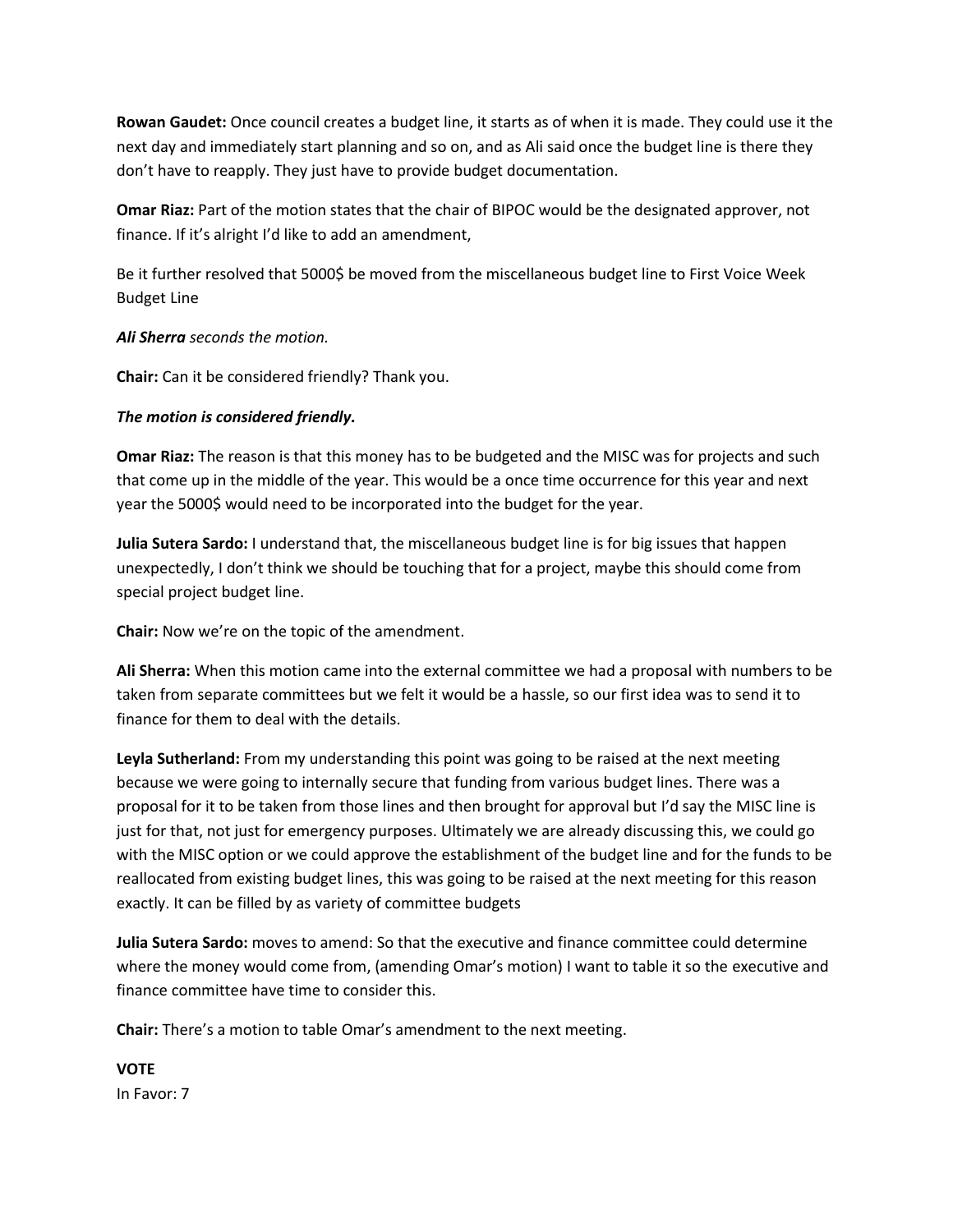Opposed: 1 Abstentions: 6 *The amendment is tabled.*

**Devon Ellis-Darity:** I was going to bring this up next week this motion, I was one of the executives contacted for the First Voices Week when my mandate started. Madeline the old assistant and Cheyenne from first people's studies approached me on this and I didn't feel prepared for this week, but I do have some answers.

Last year it came from Sustainability and we were going to see if the motion would pass if we did it this year, and then see if for next year we could make the separate budget line for it.

**Dylan Applebaum:** What was the cost last year?

**Julia Sutera Sardo:** About 11K, some from ASPA, CSU, CCSL, and the ACPA and the First People's studies program provides them with more, and the university sometimes has discretionary funds. They've had to run for their money every year.

#### **Aouatif Zebiri:** I rescind.

**Julia Sutera Sardo:** Can communicate it with Soulay to check with finance? I know sustainability might be good but there might be other sources so that sustainability can support other initiatives, this is transversal and goes through many committees. Maybe we can discuss this with him for next meeting.

*Devon Ellis-Darity seconds the motion.*

**Dylan Applebaum moves to table the motion.** 

*Rowan Gaudet seconds the motion.* 

**VOTE** In Favor: 5 Opposed: 5 Abstentions: 4 *The motion does not get tabled.*

**Ali Sherra:** The point about taking money out of different committees, if it were to be taken out of sustainability, some committees such as external have already allocated funds for this event. If we were to get the funding from the CSU, would we cancel that?

**Devon Ellis-Darity:** If it has changed, I would suggest we discuss the details with the external and finance committees. When we talked about it was coming from sustainability but if anything has changed we should just have the meeting between the two groups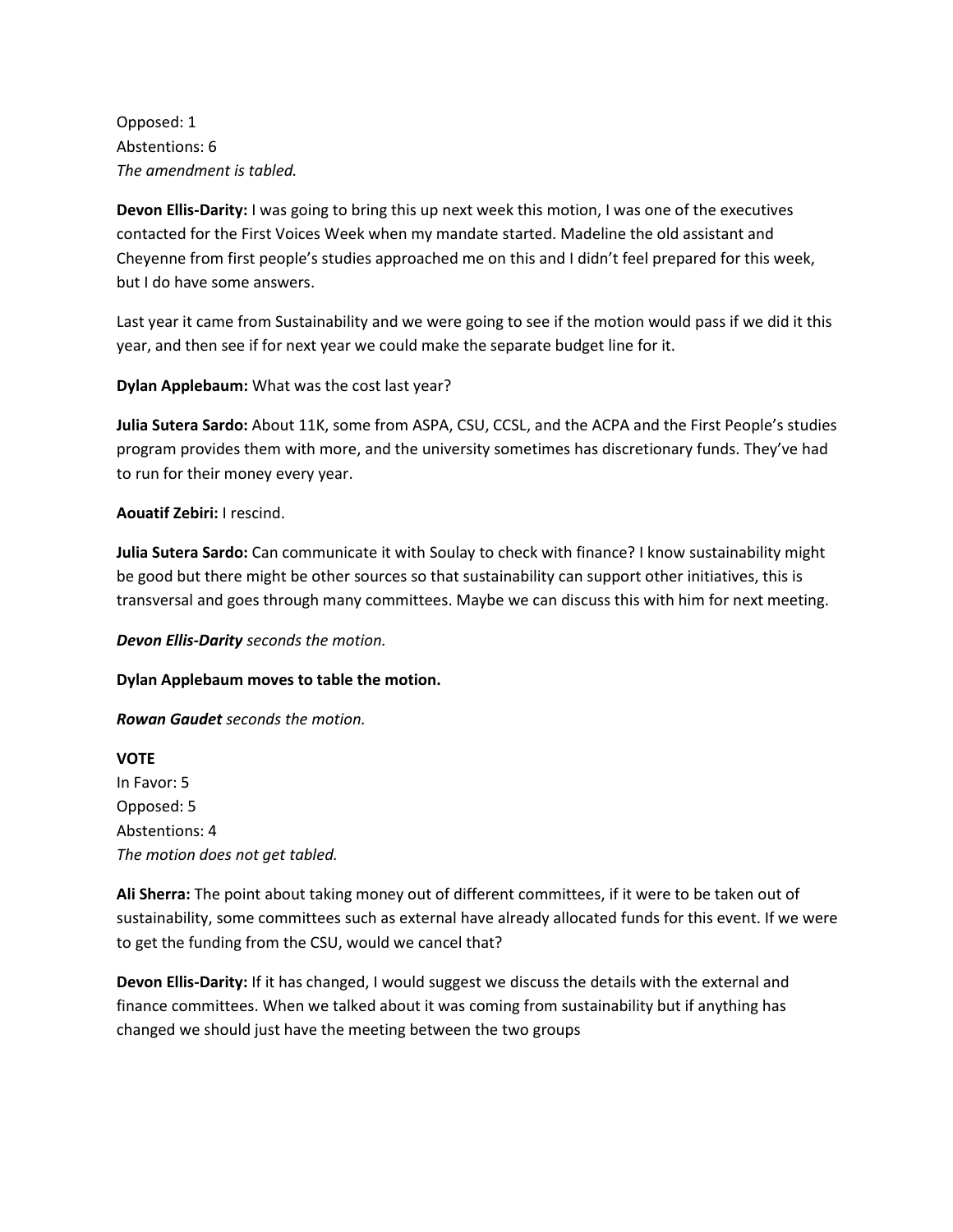**Julia Sutera Sardo:** I want to stress the importance of them knowing they have funding, wherever it comes from, we'll decide on that but we'll decide on this for now so they can do their booking and preparation

**Rowan Gaudet:** I would be better if we found somewhere to take it out of now and prioritize letting them know they can proceed. We have a large budget we can take a hit for something we know we can reallocate

**Dylan Applebaum:** Why only 5000\$? They seem to need more money; they're not required to use the whole amount if they're required to budget for it. Theoretically, why don't we budget more?

**Ali Sherra:** They get the money from many different sources so they can depend on something, it's safer. The gap is for growth, the CSU would allocate 5000\$ and whoever wants to allocate on their part can allocate more.

**Omar Riaz:** We could take it out of miscellaneous, because there are other funds for emergencies. It's not a substantial different; we are already probably going to have a surplus because not all budgets have been fully used. I suggest we simply take it out of MISC

**Julia Sutera Sardo:** I have two parts to my comment:

1) If they ask for 5k and respect that, if they wanted more they would have asked for more and follow through with the spirit of this initiative and respect what they wanted.

2) What Omar's saying might be valid but it should be up to finance committee to discuss this to see all their options. Soulay is probably very well-versed with the budget and find somewhere with the finance committee

#### **Rowan Gaudet:** I rescind

**Chair:** All in favor of Ali's motion?

**VOTE** In Favor: 9 Opposed: 0 Abstentions: 5 *The motion carries.*

#### *Julia Sutera Sardo's Yes vote noted.*

#### *Ali Sherra's Yes vote noted.*

**Chair:** We can move on to Loyola Coordinator Report

*Rowan Gaudet presents the following motion:*

Be it resolved that the Loyola Coordinator Report be edited and approved at the next meeting.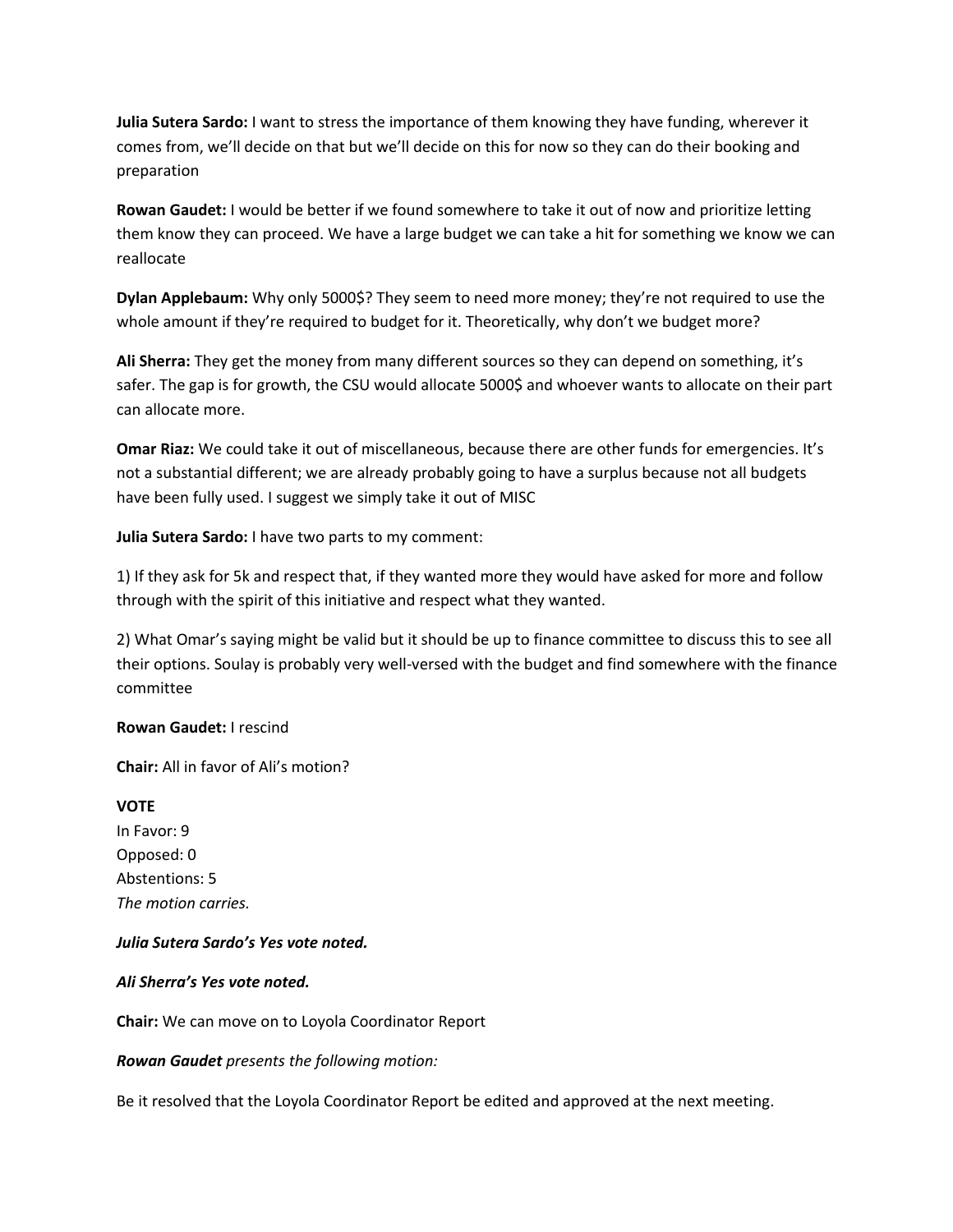#### *Camille Thompson-Marchand seconds the motion.*

**Rowan Gaudet:** I noticed a mistake in how it's worded. When it discusses the G-lounge it says the CSU intends to renovate the space, it's more complex than the reasons offered. There's an ongoing the Dean of Student's office and the CSU, as it currently stands we do not have the intentions nor has it been mandated by the council to renovate the space knowing that the Dean of Students Office probably reads these documents we ought to clear this up before the report goes through.

#### **VOTE**

In Favor: 8 Opposed: 1 Abstentions: 5 *The motion carries.*

**Chair:** We can move on to External Coordinator Report.

**Rowan Gaudet:** Looking at the report I saw that it talked about a coalition being formed with the municipal election between various university unions as well as cegeps and it mentions that the CSU joined this coalition. Who signed off on this?

**Ahmed Badr:** First the coalition formed and sent us the recommendation, we reviewed the positon book and their demands and had an internal exec meeting and decided it fits into our mandate.

**Rowan Gaudet:** I don't think the Executive has the authority to make a political stance to join a coalition. It should have come to council.

**Aouatif Zebiri:** Maybe this is to clarify, has the CSU joined as a VIEWER or as a member? I think as a viewer it's fine to attend and listen but more contributions would need to be made

**Ahmed Badr:** We communicated by email about this.

**Rowan Gaudet:** You executives received an email and endorsed a coalition campaign without consulting Council?

#### **Ahmed Badr:** Yes.

**Chair:** Any more discussion on the External Coordinator report?

**Julia Sutera Sardo:** The role of council is to approve of any positions or coalition joining so I'm not sure that it's valid that we joined if council didn't approve of it, the executive can't make the decision made by itself and we should rectify it and vote on it and the person who communicated to this coalition should respond and clarify on whether or not we've joined. It's okay to join as an observer but it's not okay to join random coalitions as good as they may be without consulting council, it's our job to make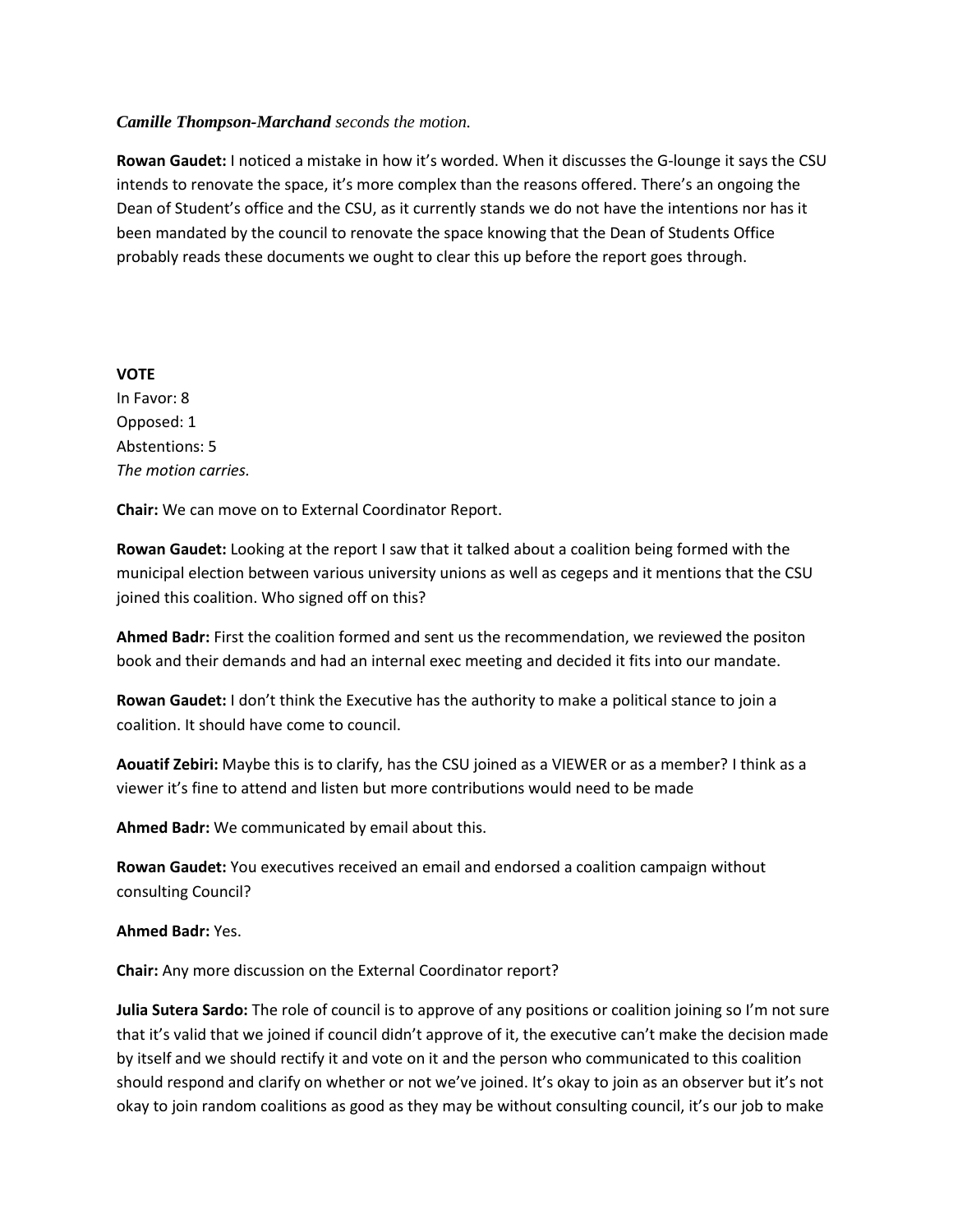sure what we're joining is in line with our beliefs, and for transparency it needs to happen. We need to have a better vetting process for this stuff. If we're not sure it's better to add it as a point of information to the agenda and create proposal and then join in. Right now I'm concerned the CSU's name is somewhere on the internet saying we're part of a coalition we're not part of.

**Aouatif Zebiri:** did the reply to the email say that we agree to become members?

**Ahmed Badr**: No we are supporting the demands.

**Omar Riaz:** FEM is a coalition, we're not a member but they came up with demands and we are only in support of the 8 demands they made.

**Rowan Gaudet:** Be it resolved that the CSU rescind its involvement with the coalition until further support comes from council

Ali seconds

**Rowan Gaudet:** The executive does not have the authority to make this decision. The executive is fully welcome to bring this to council next meeting.

**Julia Sutera Sardo:** I agree with Rowan I would like to know from someone on the executive if this was even discussed at a meeting how and if these eight things follow our positions book and why it wasn't brought to council.

**Ahmed Badr:** B: It was last week, Wednesday.

**Julia Sutera Sardo:** That doesn't answer all of my questions.

**Ahmed Badr:** B: Why we didn't bring it to council, I had included it in the report. They sent me an email last Wednesday and sent us the positions similar to the ones they had done in the past, it was a similar set of demands. We believe it's related to our positions because of representation, transportation, homeless students, and advocacy.

**Aouatif Zebiri:** I want to echo what has been said by Rowan and **Julia Sutera Sardo:**. I'd like that the external campaign coordinator clarify to us next council meeting if the email said we agreed to membership as opposed to demands. What do they think we agreed to? We can refer to their meeting minutes.

**Chair:** Reminder we're on the motion to rescind its membership.

**Julia Sutera Sardo:** Was this discussed at an executive meeting?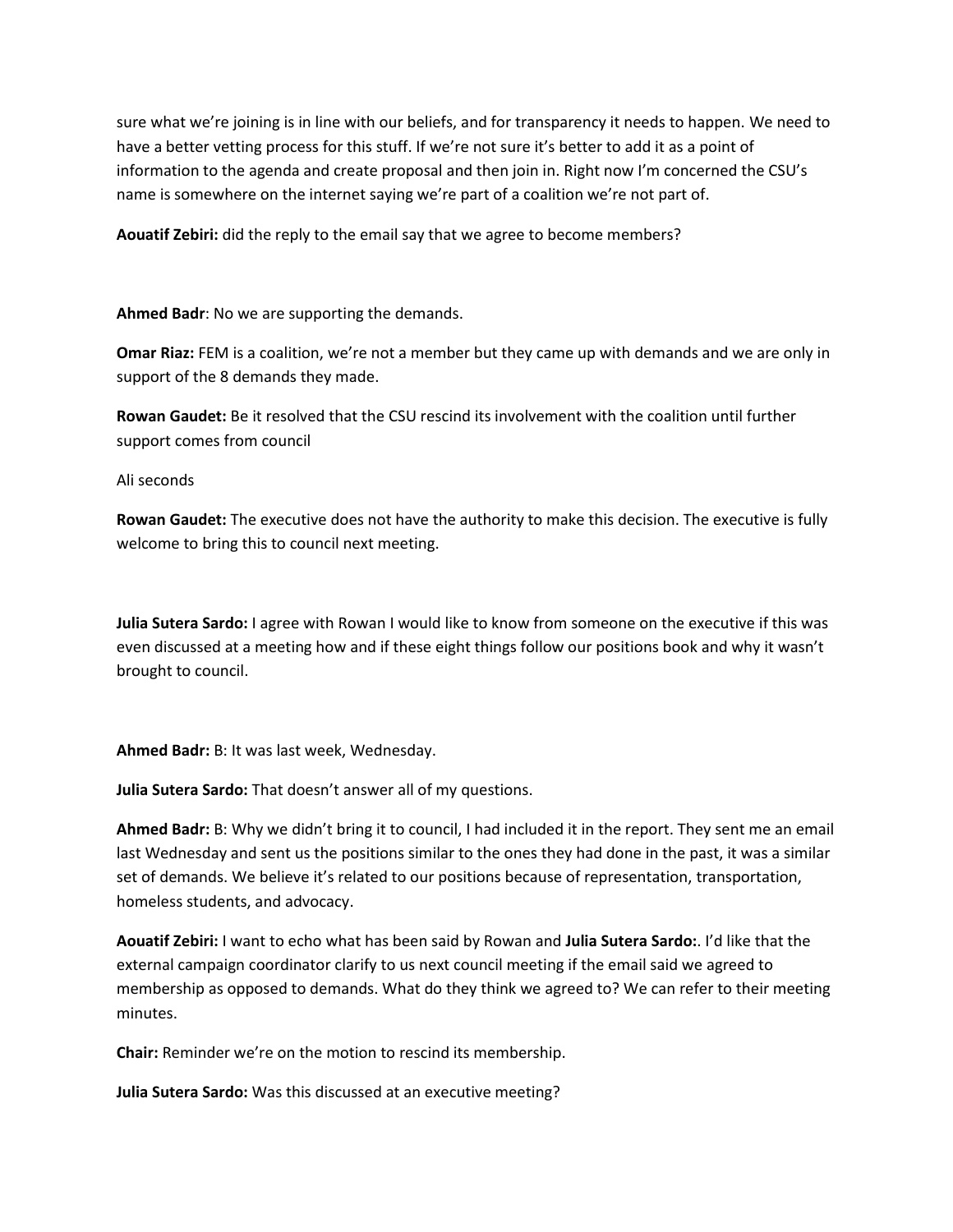**Ahmed Badr:** B: We had a discussion, yes.

**Julia Sutera Sardo:** Would it be possible for me to read those minutes? I am confused by this.

**Omar Riaz:** We had a meeting today this afternoon, we did have a confirmation that all the executives were in support of these eight demands.

**Rory Blaisdell:** Point of order, I feel I was on the Speaker's List.

**Chair:** Then Rowan made a motion then the speaker's list went to that motion

**Rowan Gaudet:** This report was sent out at least a couple days ago and you're saying the executive team did not discuss it until today.

#### **Omar Riaz:** Right.

**Jeremy Laxer:** To clarify the timeline of events, it was discussed at council today, but the support happened prior to this.

**Devon Ellis-Darity: Ahmed Badr:** brought it up during our meeting and sent out an email and we all responded to the email. We have our meetings Wednesdays starting at 1 and we confirmed it today in a point and we concurred.

**Jeremy Laxer:** Again, you were all consulted?

**Devon Ellis-Darity:** Yes.

**Rory Blaisdell:** My point on supporting this, I don't think there's a difference between saying we support their demands and joining the coalition if their purpose is to bring those demands to the municipal elections. They're the same thing. We shouldn't split hairs that way. We've essentially joined.

**Julia Sutera Sardo:** Was the executive asked directly for their express support or whether they were asked to join? If it was a conversation of whether it adhered to CSU values, sure, there may have been a misinterpretation but I'm not sure if everyone understood the role of Council vis a vis the role of the Executive. I would like a response.

**Leyla Sutherland:** To clarify, when this was brought forward council was not an explicit part of the conversation. The demands were made known to us and I was personally asked if I was on board with those demands.

**Aouatif Zebiri:** I see where Rory's argument comes from, there's no distinction there. But I've had experiences with these kinds of groups and it's important for us to know if they think we're official members. Official members have responsibilities to the group, and just supporting something can be apart from those obligations. I'd like to know from the executive next meeting.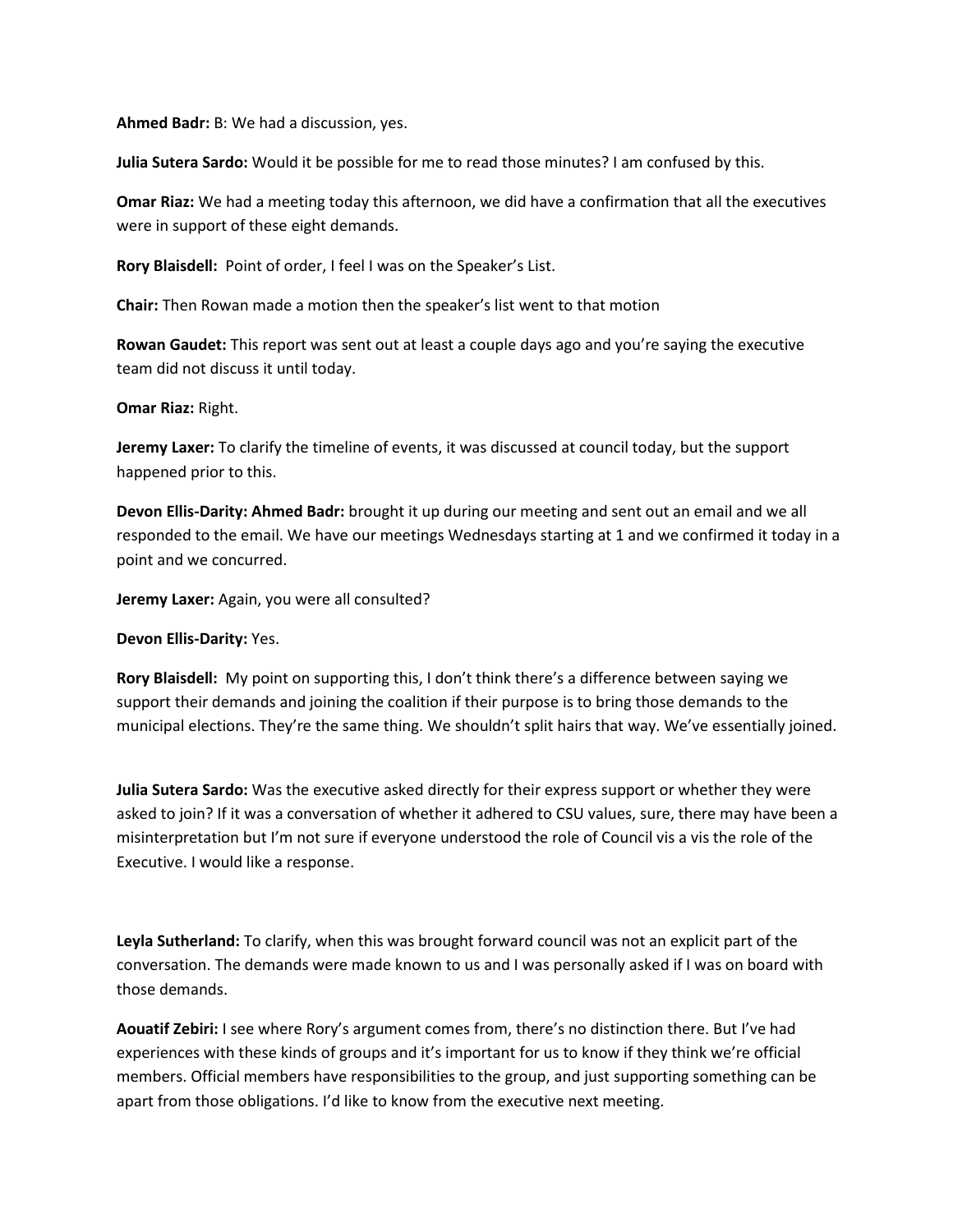**Dylan Applebaum:** I wanted to know if the reasonability of these demands were all pursued, are all they practical demands?

**Julia Sutera Sardo:** I think we should vote on this and there should be a presentation so we can make an informed decision in the future.

**Chair:** The motion on the table is be it resolved that the CSU resolve its membership.

#### **VOTE**

In Favor: 13 Opposed: 0 Abstentions: 3 The motion carries.

**Rowan Gaudet:** On to an unrelated part of this report where it talks about the FEUQ, it talks about an estimate of funds available, as well as last meeting it really doesn't explain what is happening here. Might the external mobilization be able to expand on that?

**Ali Sherra:** We've been asking similar questions. We don't have that information. As you can see from the reports hopefully next week we'll have a meeting in regards to our information requests. It's a problem, we aren't aware.

**Aouatif Zebiri:** Ali has said it all, but to add we've asked the external mobilization coordinator. There was a meeting this summer for the FEUQ and they decided to give back money to unions because they are dissolving as an initiative. We didn't agree in the committee on this, and we asked **Ahmed Badr:** to go back to the minutes of that meeting because we were not present at that meeting.

**Julia Sutera Sardo:** Rescind

#### **Rory Blaisdell:** Rescind

**Omar Riaz:** I've been trying to help **Ahmed Badr:** to answer those questions but the problem is that their email is a Gmail so it's hard to contact them, their number listed is not their but of their lawyer's office, the FEUQ is hard to contact in general.

**Rowan Gaudet:** It was stated by someone that there had been an earlier meeting with FEUQ this summer. Were we present at the meeting?

**Ahmed Badr:** There were two meetings, none of the executives were aware of the summer meeting. The second one was in August and I was out of town but I received a letter from them in September and we forwarded this letter to a lawyer for advice. Hopefully we'll hear a response from them tomorrow.

**Omar Riaz:** By the end of this week we'll have an update to the FEUQ contract.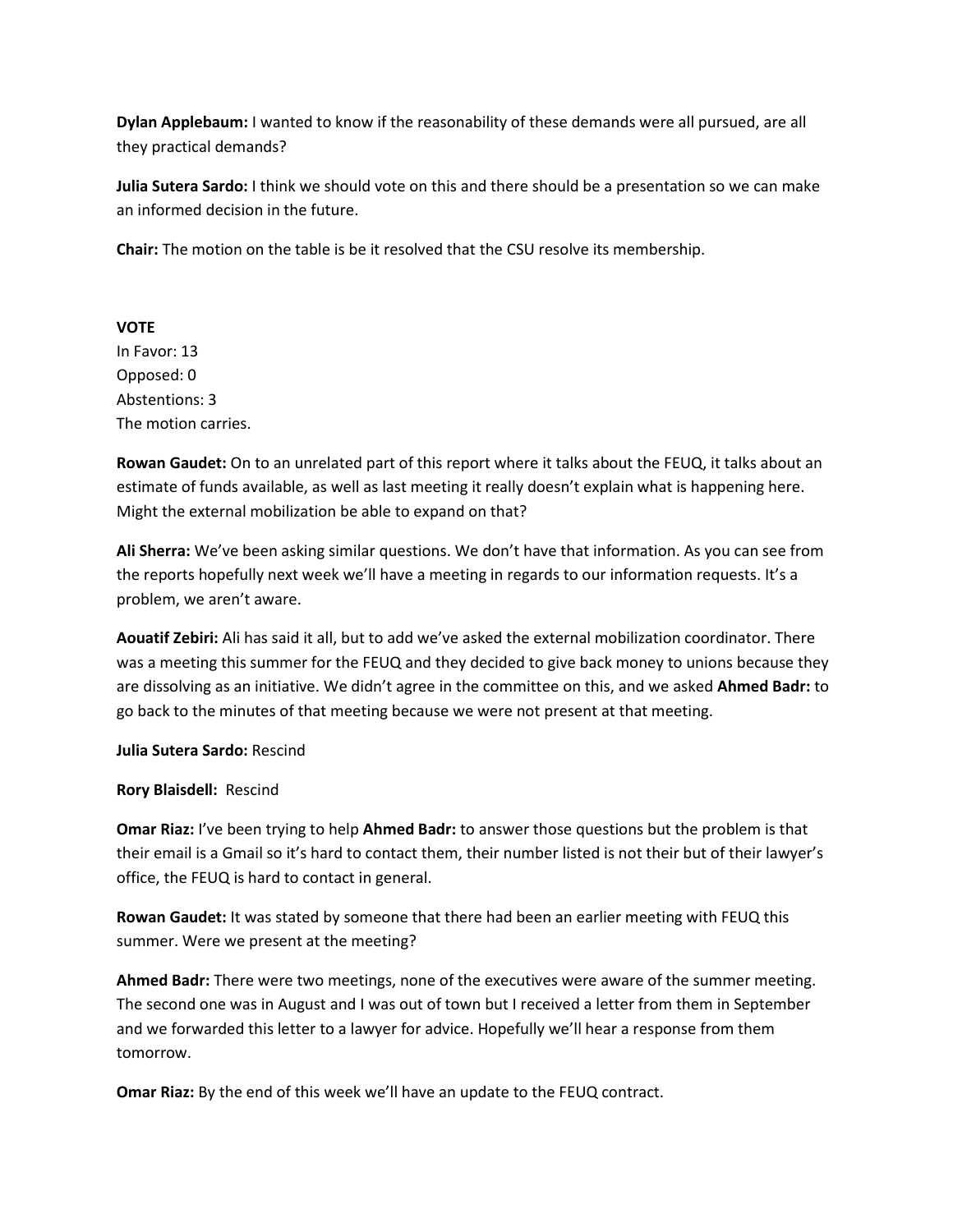**Ahmed Badr:** I received no answer over three emails, and I mentioned it in my report. I sent them a tracked letter, hopefully they received it today and we get an answer.

**Ali Sherra:** This topic is very important and the external mobilization committee was concerned about the money, it's probably going to be a big chunk. I have a suggestion in regards to the old members of the organization, even if we approach them themselves, we need to get somewhere. If the execs aren't willing to do it, it can be assigned to a committee, there is a lack of transparency we don't know the amount, the why it was decided, anything. We're clueless about this. If the executives need help with something like this if you want councilors to have a callout to find out who the old members of this group were, this is very important and it has like a lot of weight. I'd be willing to help with this.

**Aouatif Zebiri:** I've heard that we sent a request for the contract, but another request for the minutes would be good. The minutes will tell us more about the discussion and will help us understand the contract.

Maybe we can post it on our facebook group when we receive it.

**Ahmed Badr:** The three points I asked for were the minutes, the estimation of the amount, and the update. I want to say we had a motion last year for giving the FEQ 21,000\$ to the CAF.

**Omar Riaz:** The first council meeting after the summer, council voted to approve 21,000 to the community action fund of (AFEC?). We were no longer doing that but the funds were still accumulated. There was a condition to reconsider it, which will likely come back next meeting.

**Ali Sherra:** Is the money still being collected?

**Omar Riaz:** They stopped, there was 41,000\$ and half of it was given to AFEC.

**Ali Sherra:** I want to come back to the initial topic, because I think that's the importance of discussing this report. I think before we motion anything everyone should read that document. In regards to what we were discussing initially, there should be more transparency with regards to this. We should have numbers by the end of the week.

**Omar Riaz: Ahmed Badr:** and I are working on it. The lack of transparency doesn't come from us withholding that information but the representative of AFEC? They have not been responsive. That money belongs to our students. Thank you for offering to help.

**Rowan Gaudet:** I move to approve the External Mobilization Coordinator's Report

Seconded by Ali

**Rowan Gaudet:** We've discussed t at length and we feel better about it at this point.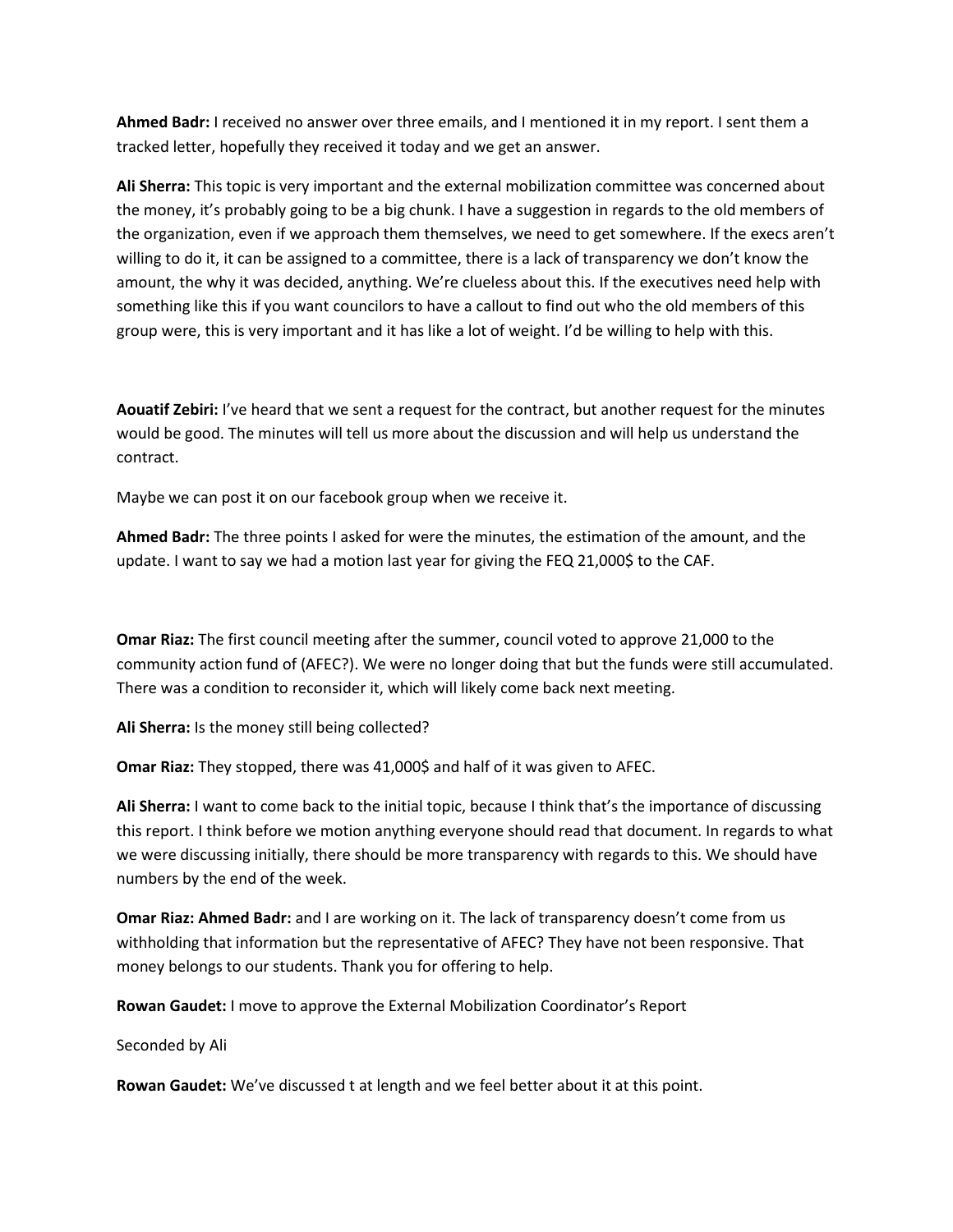#### F: 13 O: 0 A: 2

**Chair:** We can move on to Question Period and Business Arising, Rim and Kadijah asked to be excused.

*Julia Sutera Sardo motions to excuse them.*

*Ali Sherra seconds their excusal*

#### **VOTE**

In Favor: 14 Opposed: 0 Abstentions: 0

**Julia Sutera Sardo:** I'm not sure if it was brought up last time, would it be possible to buy a hotspot for the internet? Sometimes it cuts off and if we're too many people in one room it cuts out.

**Omar Riaz:** I will look into it. I'll try to get us a hotspot. I'm not sure it will persist in this building. It might not be needed.

**Julia Sutera Sardo:** The point I want to bring up is that in the CSU conference room on the right it doesn't work either. It would be a good investment if we figure that out with the IT person.

#### **Dylan Applebaum:** I rescind

**Peter Zhuang:** My question was for Leyla Devon and Veronika, I just come back and It might take me time to get stuff down. I wanted to let you know, and if there's anything you need me to do just send it to me.

*Dylan Applebaum motions to be excused.*

*Camille Thompson-Marchand seconds the motion.*

# **VOTE** In Favor: 13 Opposed: 0 Abstentions: 0 *Dylan is excused.*

**Leyla Sutherland:** Reminder there's consent training next week, circulate the posting for the CEO job, there's a Dean of Students cocktail meeting.

**Julia Sutera Sardo:** I relaunch the menstrual hygiene products campaign. There will be a lot of announcements about getting involved. Message me if you want to get involved. It would be super cool if you got involved.

**Alienor Lougerstay:** I have a question about the event tomorrow?